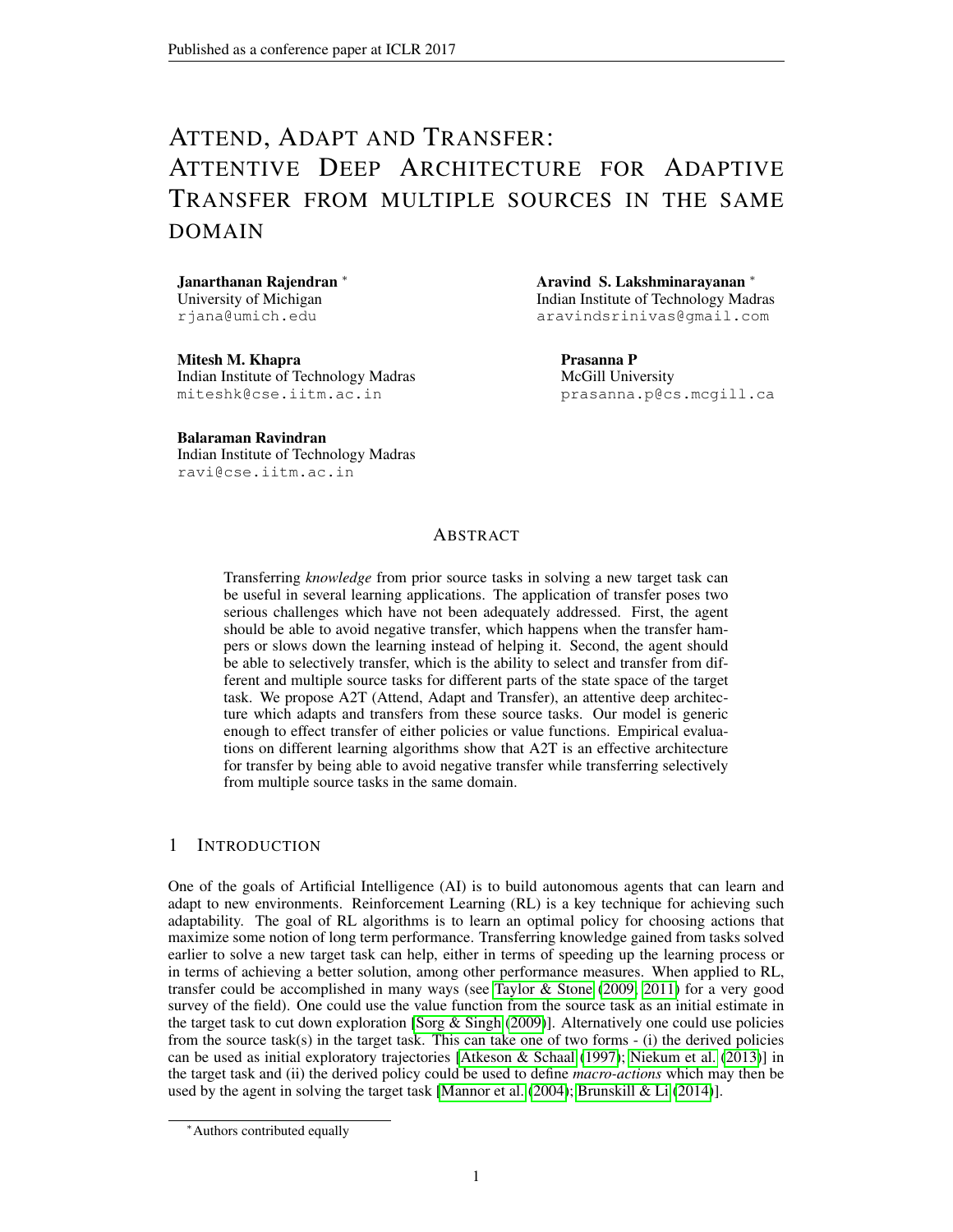While transfer in RL has been much explored, there are two crucial issues that have not been adequately addressed in the literature. The first is *negative transfer*, which occurs when the transfer results in a performance that is worse when compared to learning from scratch in the target task. This severely limits the applicability of many transfer techniques only to cases for which some measure of relatedness between source and target tasks can be guaranteed beforehand. This brings us to the second problem with transfer, which is the issue of identifying an appropriate source task from which to transfer. In some scenarios, different source tasks might be relevant and useful for different parts of the state space of the target task. As a real world analogy, consider multiple players (experts) who are good at different aspects of a game (say, tennis). For example, Player 1 is good at playing backhand shots while Player 2 is good at playing forehand shots. Consider the case of a new player (agent) who wants to learn tennis by selectively learning from these two experts. We handle such a situation in our architecture by allowing the agent to learn how to pick and use solutions from multiple and different source tasks while solving a target task, selectively applicable for different parts of the state space. We call this *selective transfer*. Our agent can transfer knowledge from Player 1 when required to play backhand shots and Player 2 for playing forehand shots. Further, let us consider consider the situation that both Player 1 and Player 2 are bad at playing drop shots. Apart from the source tasks, we maintain a base network that learns from scratch on the target task. The agent can pick and use the solution of the base network when solving the target task at the parts of the state space where transferring from the source tasks is negative. Such a situation could arise when the source task solutions are irrelevant for solving the target task over a specific portion of the state space, or when the transferring from the source tasks is negative over a specific portion of the state space (for example, transferring the bad drop shot abilities of Players 1 and 2). This situation also entails the first problem of avoiding negative transfer. Our framework allows an agent to avoid transferring from both Players 1 and 2 while learning to play drop shots, and rather acquire the drop shot skill by learning to use the base network. The architecture is trained such that the base network uses not just the experience obtained through the usage of its solutions in the target task, but the overall experience acquired using the combined knowledge of the source tasks and itself. This enables the base network solutions to get closer to the behavior of the overall architecture (which uses the source task solutions as well). This makes it easier for the base network to assist the architecture to fine tune the useful source task solutions to suit the target task perfectly over time.

The key contribution in the architecture is a *deep attention network*, that decides which solutions to attend to, for a given input state. The network learns solutions as a function of current state thereby aiding the agent in adopting different solutions for different parts of the state space in the target task.

To this end, we propose A2T: Attend, Adapt and Transfer, an Attentive Deep Architecture for Adaptive Transfer, that avoids negative transfer while performing selective transfer from multiple source tasks in the same domain. In addition to the tennis example, A2T is a fairly generic framework that can be used to selectively transfer different skills available from different experts as appropriate to the situation. For instance, a household robot can appropriately use skills from different experts for different household chores. This would require the skill to transfer manipulation skills across objects, tasks and robotic actuators. With a well developed attention mechanism, the most appropriate and helpful combination of object-skill-controller can be identified for aiding the learning on a related new task. Further, A2T is generic enough to effect transfer of either action policies or actionvalue functions, as the case may be. We also adapt different algorithms in reinforcement learning as appropriate for the different settings and empirically demonstrate that the A2T is effective for transfer learning for each setting.

### 2 RELATED WORK

As mentioned earlier, transfer learning approaches could deal with transferring policies or value functions. For example, [Banerjee & Stone](#page-12-4) [\(2007\)](#page-12-4) describe a method for transferring value functions by constructing a *Game tree*. Similarly, [Sorg & Singh](#page-13-2) [\(2009\)](#page-13-2) use the value function from a source task as the initial estimate of the value function in the target task.

Another method to achieve transfer is to reuse policies derived in the source task(s) in the target task. Probabilistic Policy Reuse as discussed in Fernández & Veloso [\(2006\)](#page-12-5) maintains a library of policies and selects a policy based on a similarity metric, or a random policy, or a max-policy from the knowledge obtained. This is different from the proposed approach in that the proposed approach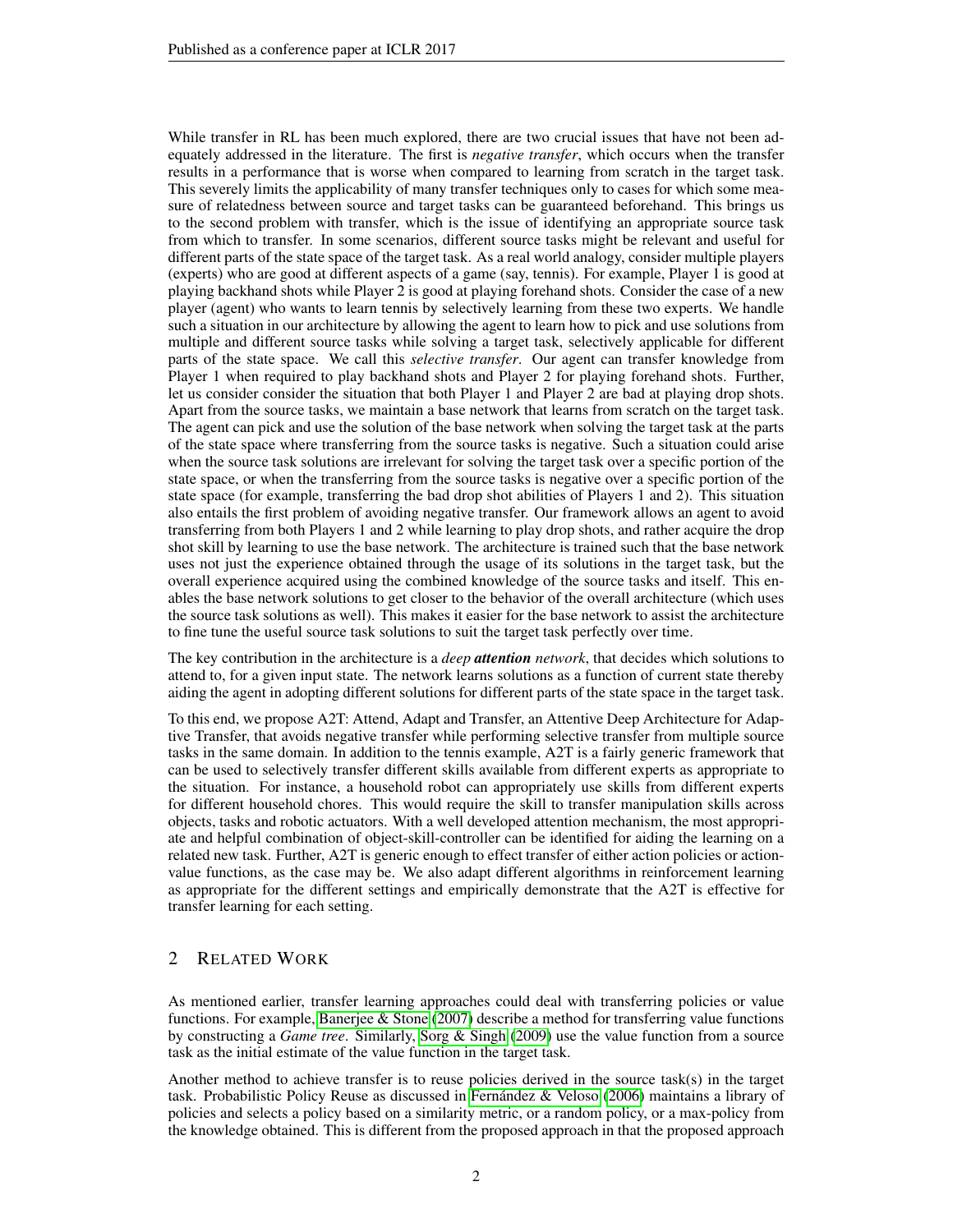can transfer policies at the granularity of individual states which is not possible in policy-reuse rendering it unable to learn customized policy at that granularity[.Atkeson & Schaal](#page-12-0) [\(1997\)](#page-12-0); [Niekum](#page-12-1) [et al.](#page-12-1) [\(2013\)](#page-12-1) evaluated the idea of having the transferred policy from the source tasks as explorative policies instead of having a random exploration policy. This provides better exploration behavior provided the tasks are similar. Talvitie  $&$  Singh [\(2007\)](#page-13-3) try to find the promising policy from a set of candidate policies that are generated using different action mapping to a single solved task. In contrast, we make use of one or more source tasks to selectively transfer policies at the granularity of state. Apart from policy transfer and value transfer as discussed above, [Ferguson & Mahadevan](#page-12-6) [\(2006\)](#page-12-6) discuss representation transfer using Proto Value Functions.

The idea of negative and selective transfer have been discussed earlier in the literature. For example, [Lazaric & Restelli](#page-12-7) [\(2011\)](#page-12-7) address the issue of negative transfer in transferring samples for a related task in a multi-task setting. [Konidaris et al.](#page-12-8) [\(2012\)](#page-12-8) discuss the idea of exploiting shared common features across related tasks. They learn a *shaping function* that can be used in later tasks.

The two recent works that are very relevant to the proposed architecture are discussed in [Parisotto](#page-12-9) [et al.](#page-12-9) [\(2015\)](#page-12-9) and [Rusu et al.](#page-13-4) [\(2016\)](#page-13-4). [Parisotto et al.](#page-12-9) [\(2015\)](#page-12-9) explore transfer learning in RL across Atari games by trying to learn a multi-task network over the source tasks available and directly finetune the learned multi-task network on the target task. However, fine-tuning as a transfer paradigm cannot address the issue of negative transfer which they do observe in many of their experiments. [Rusu et al.](#page-13-4) [\(2016\)](#page-13-4) try to address the negative transfer issue by proposing a sequential learning mechanism where the filters of the network being learned for an ongoing task are dependent through lateral connections on the lower level filters of the networks learned already for the previous tasks. The idea is to ensure that dependencies that characterize similarity across tasks could be learned through these lateral connections. Even though they do observe better transfer results than direct fine-tuning, they are still not able to *avoid* negative transfer in some of their experiments.

### 3 PROPOSED ARCHITECTURE

Let there be N source tasks and let  $K_1, K_2, \ldots K_N$  be the solutions of these source tasks  $1, \ldots N$ respectively. Let  $K_T$  be the solution that we learn in the target task T. Source tasks refer to tasks that we have already learnt to perform and target task refers to the task that we are interested in learning now. These solutions could be for example policies or state-action values. Here the source tasks should be in the same domain as the target task, having the same state and action spaces. We propose a setting where  $K_T$  is learned as a function of  $K_1, \ldots, K_N, K_B$ , where  $K_B$  is the solution of a base network which starts learning from scratch while acting on the target task. In this work, we use a convex combination of the solutions to obtain  $K_T$ .

$$
K_T(s) = w_{N+1,s} K_B(s) + \sum_{i=1}^{N} w_{i,s} K_i(s)
$$
\n(1)

<span id="page-2-2"></span>
$$
\sum_{i=1}^{N+1} w_{i,s} = 1, w_{i,s} \in [0,1]
$$
 (2)

<span id="page-2-1"></span> $w_{i,s}$  is the weight given to the *i*th solution at state *s*.

<span id="page-2-0"></span>The agent uses  $K<sub>T</sub>$  to act in the target task. Figure [1a](#page-3-0) shows the proposed architecture. While the source task solutions  $K_1, \ldots, K_N$  remain fixed, the base network solutions are learnt and hence  $K_B$ can change over time. There is a central network which learns the weights  $(w_{i,s}, i \in 1, 2, \ldots, N+1)$ , given the input state s. We refer to this network as the *attention network*. The [0, 1] weights determine the attention each solution gets allowing the agent to selectively accept or reject the different solutions, depending on the input state. We adopt a *soft-attention* mechanism whereby more than one weight can be non-zero [\[Bahdanau et al.](#page-12-10) [\(2014\)](#page-12-10)] as opposed to a *hard-attention* mechanism [\[Mnih et al.](#page-12-11) [\(2014\)](#page-12-11)] where we are forced to have only one non-zero weight.

$$
w_{i,s} = \frac{\exp(e_{i,s})}{\sum_{j=1}^{N+1} \exp(e_{j,s})}, i \in \{1, 2, ..., N+1\}
$$
 (3)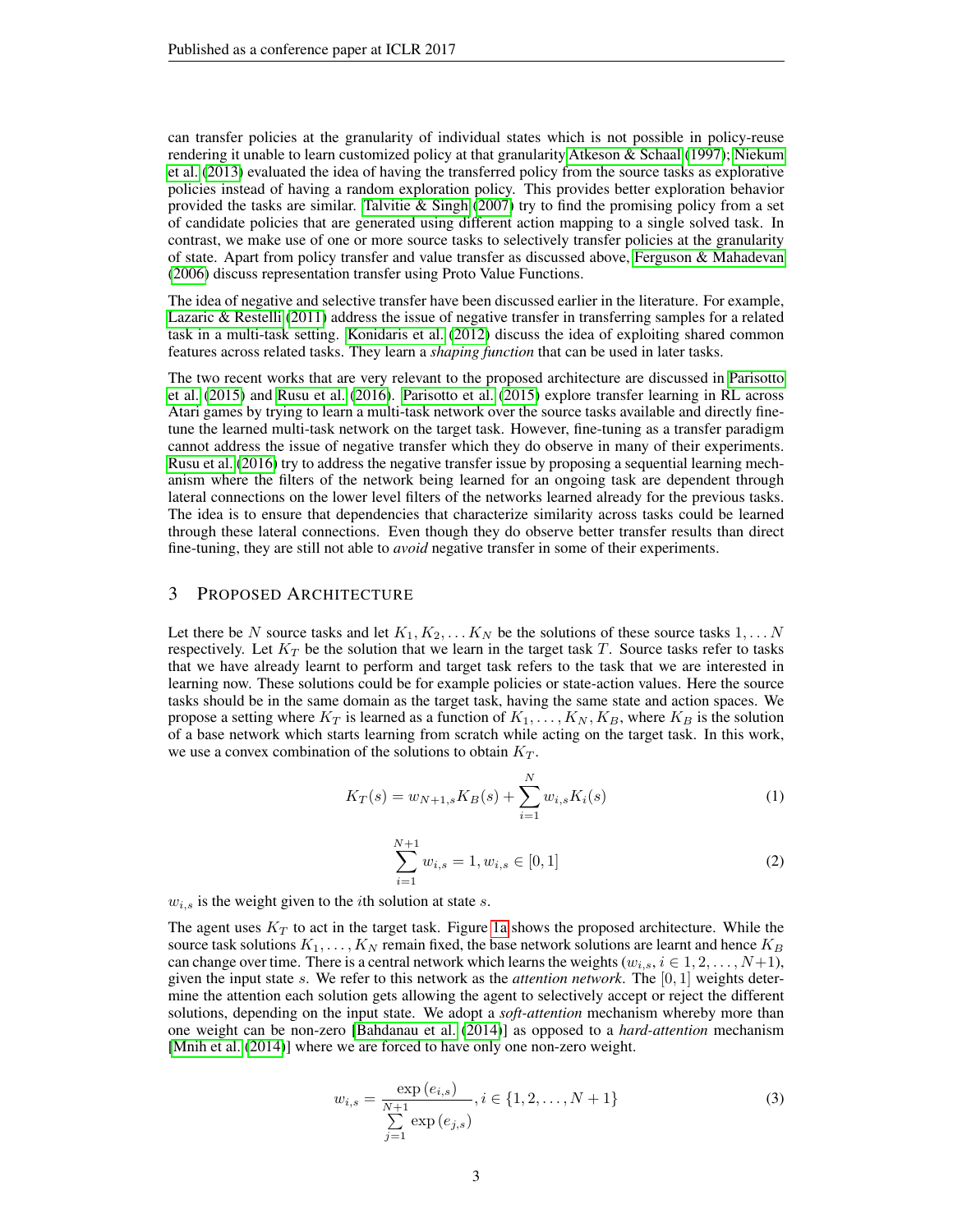<span id="page-3-0"></span>

Figure 1: (a) A2T architecture. The doted arrows represent the path of back propagation. (b) Actor-Critic using A2T.

<span id="page-3-1"></span>
$$
(e_{1,s}, e_{2,s}, \dots, e_{N+1,s}) = f(s; \theta_a)
$$
\n(4)

Here,  $f(s; \theta_a)$  is a deep neural network (attention network), which could consist of convolution layers and fully connected layers depending on the representation of input. It is parametrised by  $\theta_a$ and takes as input a state s and outputs a vector of length  $N + 1$ , which gives the attention scores for the  $N + 1$  solutions at state s. Eq.[\(3\)](#page-2-0) normalises this score to get the weights that follow Eq.[\(2\)](#page-2-1).

If the *i*th source task solution is useful at state s, then  $w_{i,s}$  is set to a high value by the attention network. Working at the granularity of states allows the attention network to attend to different source tasks, for different parts of the state space of the target task, thus giving it the ability to perform selective transfer. For parts of the state space in the target task, where the source task solutions cause negative transfer or where the source task solutions are not relevant, the attention network learns to give high weight to the base network solution (which can be learnt and improved), thus avoiding negative transfer.

Depending on the feedback obtained from the environment upon following  $K_T$ , the attention network's parameters  $\theta_a$  are updated to improve performance.

As mentioned earlier, the source task solutions,  $K_1, \ldots, K_N$  remain fixed. Updating these source task's parameters would cause a significant amount of unlearning in the source tasks solutions and result in a weaker transfer, which we observed empirically. This also enables the use of source task solutions, as long as we have the outputs alone, irrespective of how and where they come from.

Even though the agent follows  $K_T$ , we update the parameters of the base network that produces  $K_B$ , as if the action taken by the agent was based only on  $K_B$ . Due to this special way of updating  $K_B$ , apart from the experience got through the unique and individual contribution of  $K_B$  to  $K_T$  in parts of the state space where the source task solutions are not relevant,  $K_B$  also uses the valuable experience got by using  $K_T$  which uses the solutions of the source tasks as well.

This also means that, if there is a source task whose solution  $K_j$  is useful for the target task in some parts of its state space, then  $K_B$  tries to replicate  $K_j$  in those parts of the state space. In practise, the source task solutions though useful, might need to be modified to suit perfectly for the target task. The base network takes care of these modifications required to make the useful source task solutions perfect for the target task. The special way of training the base network assists the architecture in achieving this faster. Note that the agent could follow/use  $K_i$  through  $K_T$  even when  $K_B$  does not attain its replication in the corresponding parts of the state space. This allows for a good performance of the agent in earlier stages training itself, when a useful source task is available and identified.

Since the attention is soft, our model has the flexibility to combine multiple solutions. The use of deep neural networks allow the model to work even for large, complex RL problems. The deep attention network, allows the agent to learn complex selection functions, without worrying about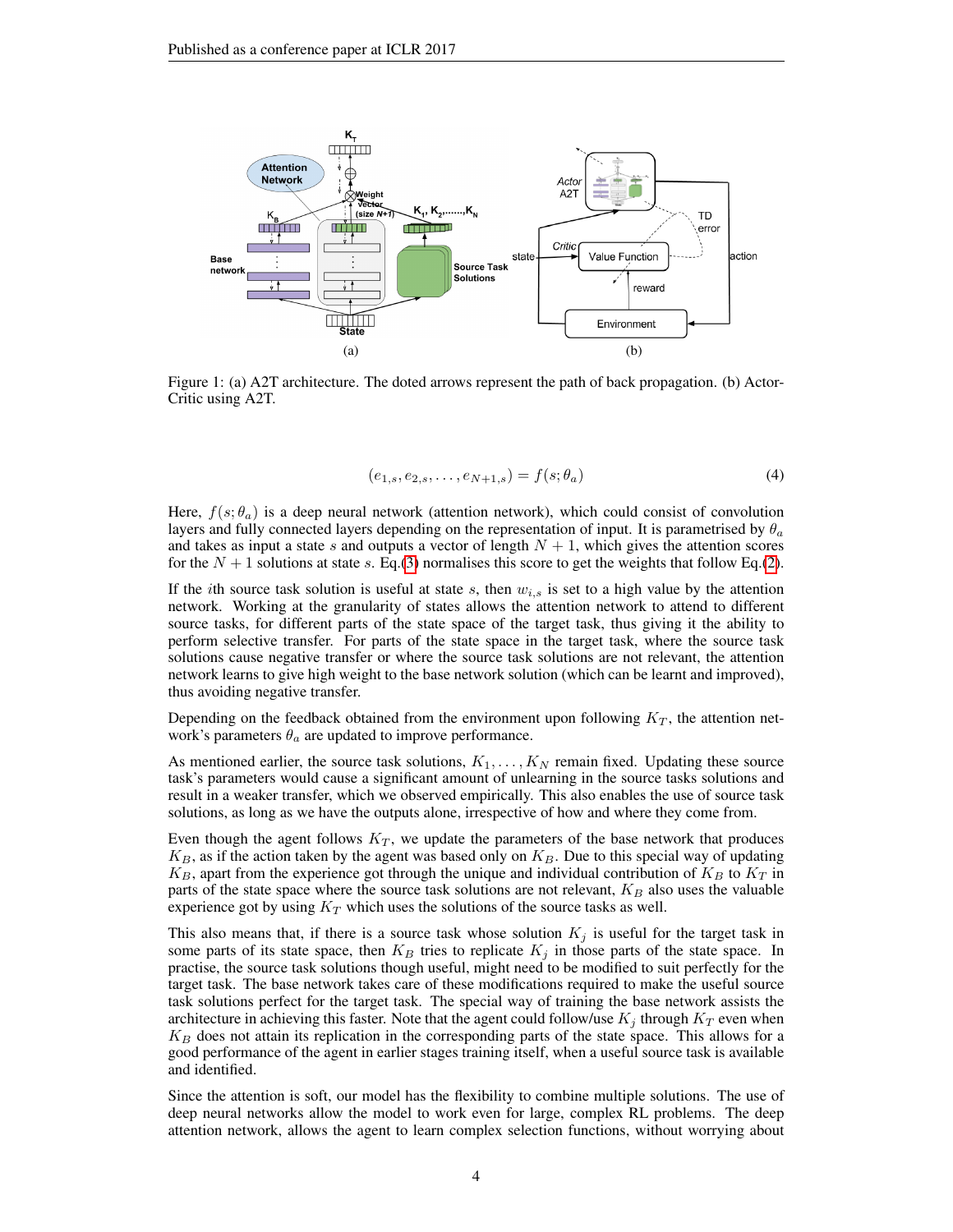representation issues a priori. To summarise, for a given state, A2T learns to *attend* to specific solutions and *adapts* this attention over different states, hence attaining useful *transfer*. A2T is general and can be used for transfer of solutions such as policy and value.

#### 3.1 POLICY TRANSFER

The solutions that we transfer here are the source task policies, taking advantage of which, we learn a policy for the target task. Thus, we have  $K_1, \ldots, K_N, K_B, K_T \leftarrow \pi_1, \ldots, \pi_N, \pi_B, \pi_T$ . Here  $\pi$ represents a stochastic policy, a probability distribution over all the actions. The agent acts in the target task, by sampling actions from the probability distribution  $\pi_T$ . The target task policy  $\pi_T$  is got as described in Eq.[\(1\)](#page-2-2) and Eq.[\(2\)](#page-2-1). The attention network that produces the weights for the different solutions, is trained by the feedback got after taking action following  $\pi_T$ . The base network that produces  $\pi_B$  is trained as if the sampled action came from  $\pi_B$  (though it originally came from  $\pi_T$ ), the implications of which were discussed in the previous section. When the attention network's weight for the policy  $\pi_B$  is high, the mixture policy  $\pi_T$  is dominated by  $\pi_B$ , and the base network learning is nearly on-policy. In the other cases,  $\pi_B$  undergoes off-policy learning. But if we look closely, even in the latter case, since  $\pi_B$  moves towards  $\pi_T$ , it tries to be nearly on-policy all the time. Empirically, we observe that  $\pi_B$  converges. This architecture for policy transfer can be used alongside any algorithm that has an explicit representation of the policy. Here we describe two instantiations of A2T for policy transfer, one for direct policy search using REINFORCE algorithm and another in the Actor-Critic setup.

#### 3.1.1 POLICY TRANSFER IN REINFORCE ALGORITHMS USING A2T:

REINFORCE algorithms [\[Williams](#page-13-5) [\(1992\)](#page-13-5)] can be used for direct policy search by making weight adjustments in a direction that lies along the gradient of the expected reinforcement. The full ar-chitecture is same as the one shown in Fig[.1a](#page-3-0) with  $K \leftarrow \pi$ . We do direct policy search, and the parameters are updated using REINFORCE. Let the attention network be parametrized by  $\theta_a$  and the base network which outputs  $\pi_B$  be parametrized by  $\theta_b$ . The updates are given by:

$$
\theta_a \leftarrow \theta_a + \alpha_{\theta_a}(r - b) \frac{\partial \sum_{t=1}^{M} \log(\pi_T(s_t, a_t))}{\partial \theta_a} \tag{5}
$$

$$
\theta_b \leftarrow \theta_b + \alpha_{\theta_b}(r - b) \frac{\partial \sum_{t=1}^{M} \log(\pi_B(s_t, a_t))}{\partial \theta_b} \tag{6}
$$

where  $\alpha_{\theta_a}, \alpha_{\theta_b}$  are non-negative factors, r is the return obtained in the episode, b is some baseline and M is the length of the episode.  $a_t$  is the action sampled by the agent at state  $s_t$  following  $\pi_T$ . Note that while  $\pi_T(s_t, a_t)$  is used in the update of the attention network,  $\pi_B(s_t, a_t)$  is used in the update of the base network.

#### 3.1.2 POLICY TRANSFER IN ACTOR-CRITIC USING A2T:

Actor-Critic methods [\[Konda & Tsitsiklis](#page-12-12) [\(2000\)](#page-12-12)] are Temporal Difference (TD) methods that have two separate components, *viz.*, an *actor* and a *critic*. The actor proposes a policy whereas the critic estimates the value function to critique the actor's policy. The updates to the actor happens through *TD-error* which is the one step estimation error that helps in reinforcing an agent's behaviour.

We use A2T for the actor part of the Actor-Critic. The architecture is shown in Fig[.1b.](#page-3-1) The actor, A2T is aware of all the previous learnt tasks and tries to use those solution policies for its benefit. The critic evaluates the action selection from  $\pi_T$  on the basis of the performance on the target task. With the same notations as REINFORCE for  $s_t, a_t, \theta_a, \theta_b, \alpha_{\theta_a}, \alpha_{\theta_b}, \pi_B, \pi_T$ ; let action  $a_t$  dictated by  $\pi_T$  lead the agent to next state  $s_{t+1}$  with a reward  $r_{t+1}$  and let  $V(s_t)$  represent the value of state  $s_t$  and  $\gamma$  the discount factor. Then, the update equations for the actor are as below:

$$
\delta_t = r_{t+1} + \gamma V(s_{t+1}) - V(s_t)
$$
\n(7)

$$
\theta_a \leftarrow \theta_a + \alpha_{\theta_a} \delta_t \frac{\frac{\partial \log \pi_T(s_t, a_t)}{\partial \theta_a}}{\left| \frac{\partial \log \pi_T(s_t, a_t)}{\partial \theta_a} \right|} \tag{8}
$$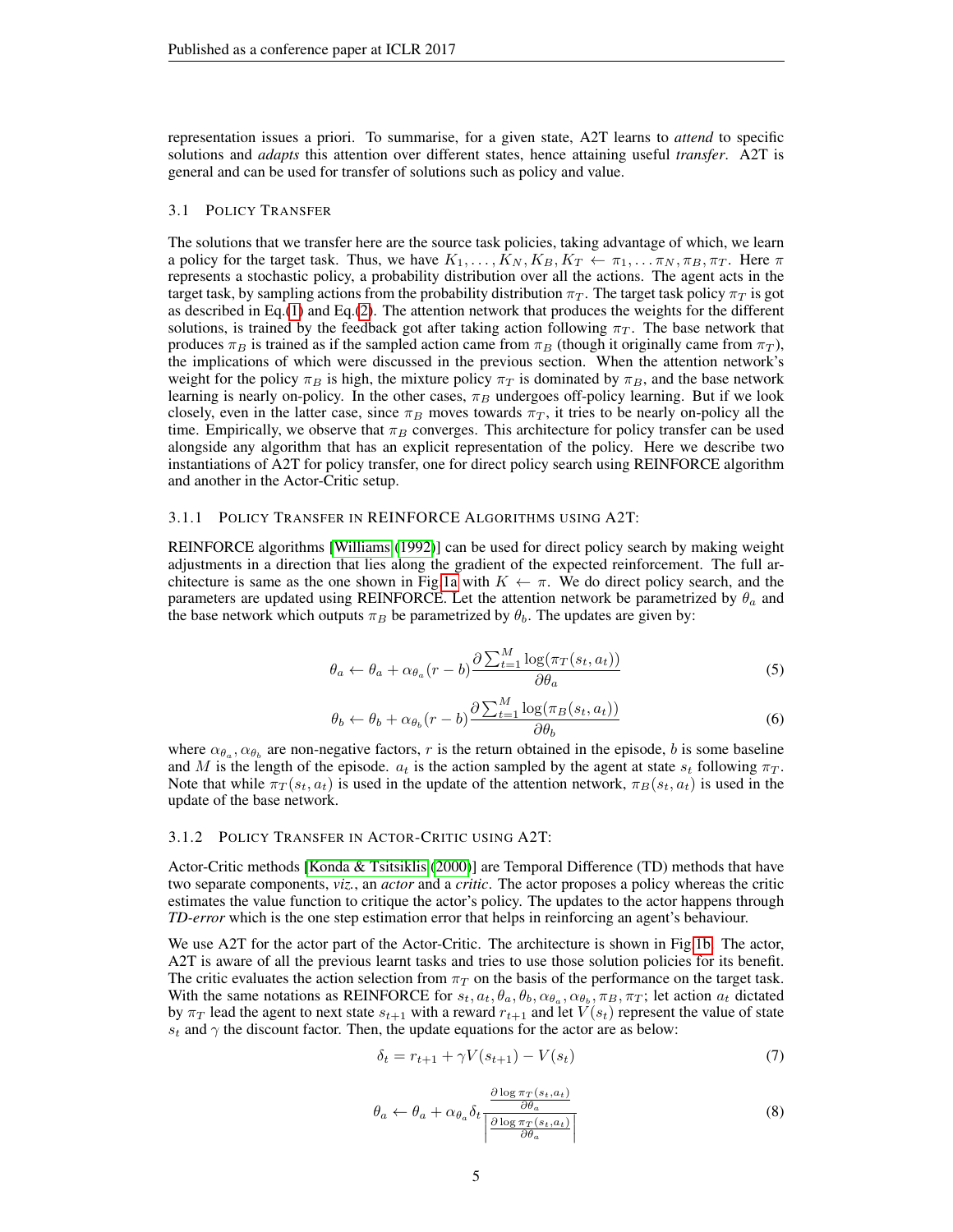$$
\theta_b \leftarrow \theta_b + \alpha_{\theta_b} \delta_t \frac{\frac{\partial \log \pi_B(s_t, a_t)}{\partial \theta_b}}{\left| \frac{\partial \log \pi_B(s_t, a_t)}{\partial \theta_b} \right|} \tag{9}
$$

Here,  $\delta_t$  is the TD error. The state-value function V of the critic is learnt using TD learning.

#### 3.2 VALUE TRANSFER

In this case, the solutions being transferred are the source tasks' action-value functions, which we will call as Q functions. Thus,  $K1, \ldots, K_N, K_B, K_T \leftarrow Q_1, \ldots, Q_N, Q_B, Q_T$ . Let A represent the discrete action space for the tasks and  $Q_i(s) = \{Q(s, a_j) \forall a_j \in A\}$ . The agent acts by using  $Q_T$  in the target task, which is got as described in Eq.[\(1\)](#page-2-2) and Eq.[\(2\)](#page-2-1). The attention network and the base network of A2T are updated as described in the architecture.

#### 3.2.1 VALUE TRANSFER IN Q LEARNING USING A2T:

The state-action value  $Q$  function is used to guide the agent to selecting the optimal action  $a$  at a state s, where  $Q(s, a)$  is a measure of the long-term return obtained by taking action a at state s. One way to learn optimal policies for an agent is to estimate the optimal  $Q(s, a)$  for the task. Q-learning [\[Watkins & Dayan](#page-13-6) [\(1992\)](#page-13-6)] is an off-policy Temporal Difference (TD) learning algorithm that does so. The Q-values are updated iteratively through the Bellman optimality equation [\[Puterman](#page-12-13) [\(1994\)](#page-12-13)] with the rewards obtained from the task as below:

$$
Q(s, a) \leftarrow \mathbb{E}[r(s, a, s') + \gamma \max_{a'} Q(s', a')]
$$

In high dimensional state spaces, it is infeasible to update Q-value for all possible state-action pairs. One way to address this issue is by approximating  $Q(s, a)$  through a parametrized function approximator  $Q(s, a; \theta)$ , thereby generalizing over states and actions by operating on higher level features [\[Sutton & Barto](#page-13-7) [\(1998\)](#page-13-7)]. The DQN [\[Mnih et al.](#page-12-14) [\(2015\)](#page-12-14)] approximates the Q-value function with a deep neural network to be able to predict  $Q(s, a)$  over all actions a, for all states s.

The loss function used for learning a Deep Q Network is as below:

$$
L(\theta) = \mathbb{E}_{s,a,r,s'}[(y^{DQN} - Q(s,a;\theta))^{2}],
$$

with

$$
y^{DQN} = (r + \gamma \max_{a'} Q(s', a', \theta^{-}))
$$

Here, L represents the expected TD error corresponding to current parameter estimate  $\theta$ .  $\theta^-$  represents the parameters of a separate *target network*, while θ represents the parameters of the *online network*. The usage of a *target network* is to improve the stability of the learning updates. The gradient descent step is shown below:

$$
\nabla_{\theta}L(\theta) = \mathbb{E}_{s,a,r,s'}[(y^{DQN} - Q(s,a;\theta))\nabla_{\theta}Q(s,a)]
$$

To avoid correlated updates from learning on the same transitions that the current network simulates, an experience replay [\[Lin](#page-12-15) [\(1993\)](#page-12-15)]  $D$  (of fixed maximum capacity) is used, where the experiences are pooled in a FIFO fashion.

We use DQN to learn our experts  $Q_i, i \in 1, 2 \ldots N$  on the source tasks. Q-learning is used to ensure  $Q_T(s)$  is driven to a good estimate of Q functions for the target task. Taking advantage of the offpolicy nature of Q-learning, both  $Q_B$  and  $Q_T$  can be learned from the experiences gathered by an  $\epsilon$ -greedy behavioral policy based on  $Q_T$ . Let the attention network that outputs w be parametrised by  $\theta_a$  and the base network outputting  $Q_B$  be parametrised by  $\theta_b$ . Let  $\theta_a$  and  $\theta_b$  represent the parameters of the respective target networks. Note that the usage of *target* here is to signify the parameters  $(\theta_a^-, \theta_b^-)$  used to calculate the *target* value in the Q-learning update and is different from its usage in the context of the *target* task. The update equations are:

$$
y^{Q_T} = (r + \gamma \max_{a'} Q_T(s', a'; \theta_a^-, \theta_b^-))
$$
\n(10)

<span id="page-5-0"></span>
$$
L^{Q_T}(\theta_a, \theta_b) = \mathbb{E}_{s,a,r,s'}[(y^{Q_T} - Q_T(s, a; \theta_a, \theta_b))^2]
$$
\n(11)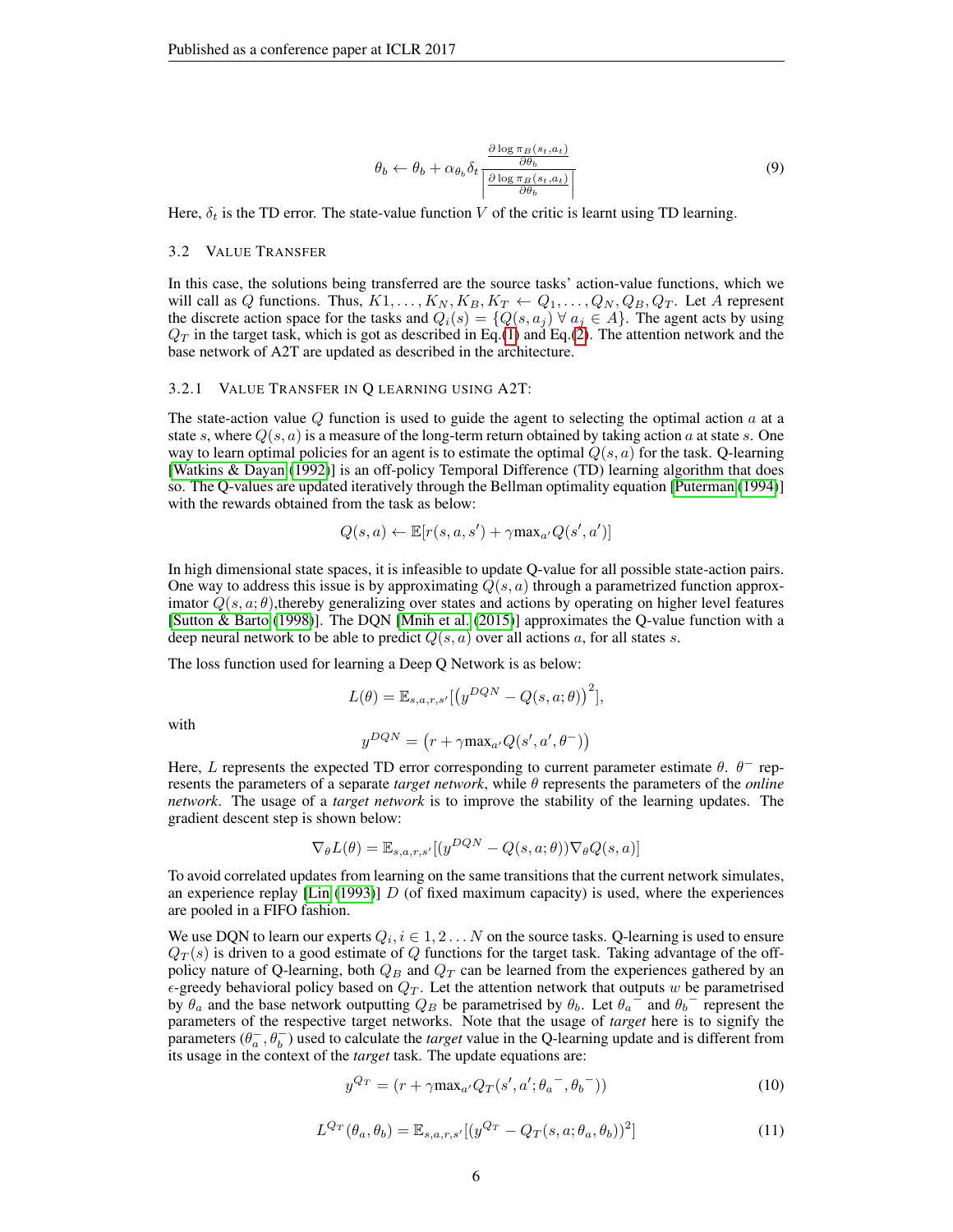<span id="page-6-1"></span>

<span id="page-6-2"></span>Figure 2: Different worlds for policy transfer experiments

<span id="page-6-3"></span>
$$
L^{Q_B}(\theta_b) = \mathbb{E}_{s,a,r,s'}[(y^{Q_T} - Q_B(s,a;\theta_b))^2]
$$
\n(12)

$$
\nabla_{\theta_a} L^{Q_T} = \mathbb{E}[(y^{Q_T} - Q_T(s, a)) \nabla_{\theta_a} Q_T(s, a)] \tag{13}
$$

$$
\nabla_{\theta_b} L^{Q_B} = \mathbb{E}[(y^{Q_T} - Q_B(s, a)) \nabla_{\theta_b} Q_R(s, a)] \tag{14}
$$

<span id="page-6-0"></span> $\theta_a$  and  $\theta_b$  are updated with the above gradients using RMSProp. Note that the Q-learning updates for both the attention network  $(Eq.(11))$  $(Eq.(11))$  $(Eq.(11))$  and the base network  $(Eq.(12))$  $(Eq.(12))$  $(Eq.(12))$  use the target value generated by  $Q_T$ . We use *target* networks for both  $Q_B$  and  $Q_T$  to stabilize the updates and reduce the nonstationarity as in DQN training. The parameters of the *target* networks are periodically updated to that of the *online* networks.

### 4 EXPERIMENTS AND DISCUSSION

We evaluate the performance of our architecture A2T on policy transfer using two simulated worlds, *viz.*, chain world and puddle world as described below. The main goal of these experiments is to test the consistency of results with the algorithm motivation. Chain world: Figure [2a](#page-6-1) shows the chain world where the goal of the agent is to go from one point in the chain (starting state) to another point (goal state) in the least number of steps. At each state the agent can choose to either move one position to the left or to the right. After reaching the goal state the agent gets a reward that is inversely proportional to the number of steps taken to reach the goal.

Puddle worlds: Figures [2b](#page-6-2) and [2c](#page-6-3) show the discrete version of the standard puddle world that is widely used in Reinforcement Learning literature. In this world, the goal of the agent is to go from a specified start position to the goal position, maximising its return. At each state the agent can choose one of these four actions: move one position to the north, south, east or west.With 0.9 probability the agent moves in the chosen direction and with 0.1 probability it moves in a random direction irrespective of its choice of action. On reaching the goal state, the agent gets a reward of +10. On reaching other parts of the grid the agent gets different penalties as mentioned in the legend of the figures. . We evaluate the performance of our architecture on value transfer using the Arcade Learning Environment (ALE) platform [\[Bellemare et al.](#page-12-16) [\(2012\)](#page-12-16)]. Atari 2600: ALE provides a simulator for Atari 2600 games. This is one of the most commonly used benchmark tasks for deep reinforcement learning algorithms [\[Mnih et al.](#page-12-14) [\(2015\)](#page-12-14), [Mnih et al.](#page-12-17) [\(2016\)](#page-12-17), [Parisotto et al.](#page-12-9) [\(2015\)](#page-12-9), [Rusu et al.](#page-13-4) [\(2016\)](#page-13-4)]. We perform our adaptive transfer learning experiments on the Atari 2600 game Pong.

#### 4.1 ABILITY TO DO SELECTIVE TRANSFER

In this section, we consider the case when multiple partially favorable source tasks are available such that each of them can assist the learning process for different parts of the state space of the target task. The objective here is to first show the effectiveness of the attention network in learning to *focus* only on the source task relevant to the state the agent encounters while trying to complete the target task and then evaluating the full architecture with an additional randomly initialised base network.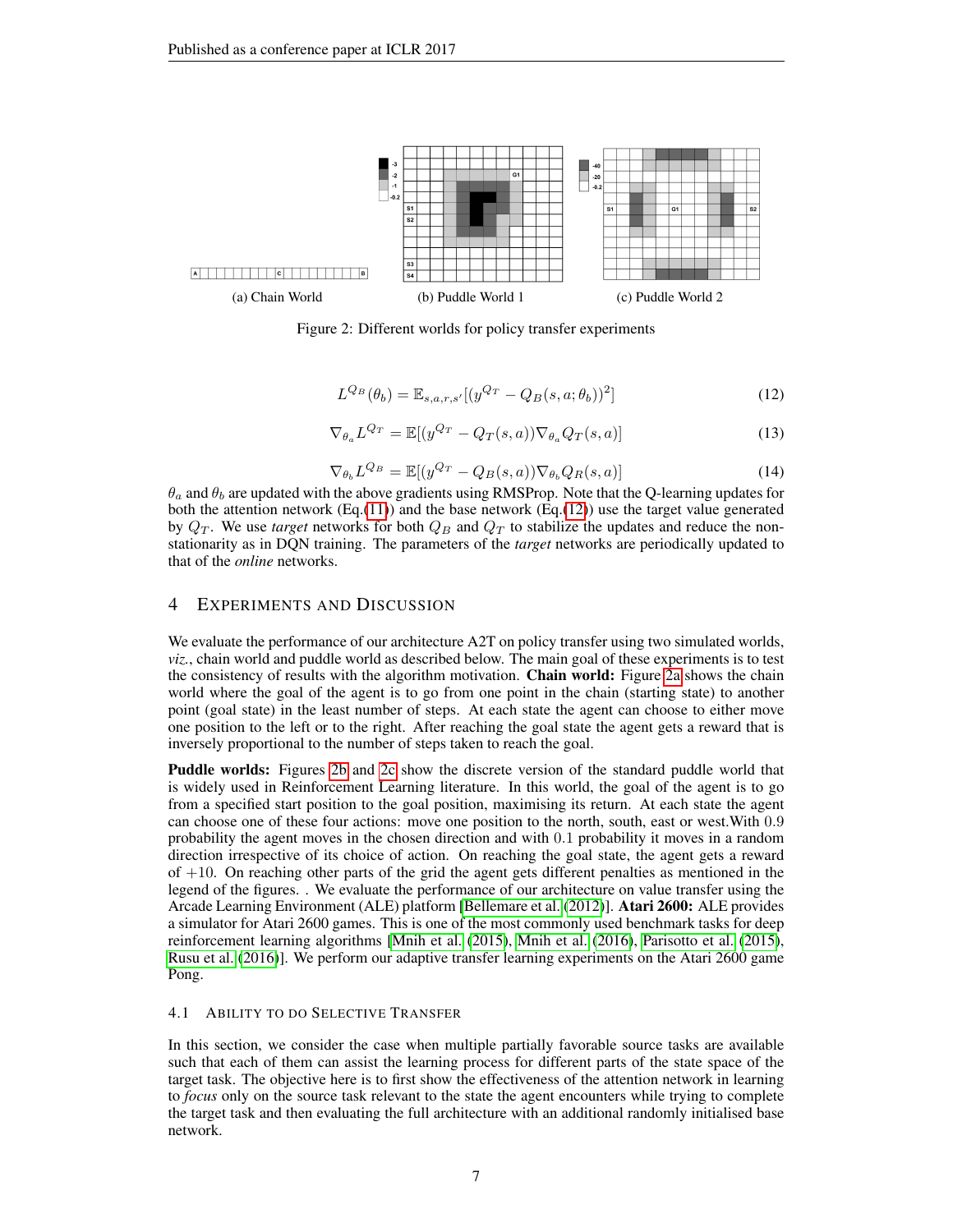<span id="page-7-0"></span>

(a) The weights given by the attention network. Selective transfer in REINFORCE

<span id="page-7-1"></span>(b) Selective transfer in Actor-Critic

Figure 3: Results of the selective policy transfer experiments

This is illustrated for the Policy Transfer setting using the chain world shown in (Fig. [2a\)](#page-6-1). Consider that the target task  $LT$  is to start in A or B with uniform probability and reach C in the least number of steps. Now, consider that two learned source tasks, *viz.*, L1 and L2, are available. L1 is the source task where the agent has learned to reach the left end  $(A)$  starting from the right end  $(B)$ . In contrast,  $L2$  is the source task where the agent has learned to reach the right end  $(B)$  starting from the left end  $(A)$ . Intuitively, it is clear that the target task should benefit from the policies learnt for tasks  $L1$  and  $L2$ . We learn to solve the task  $LT$  using REINFORCE given the policies learned for  $L1$  and  $L2$ . Figure [3a](#page-7-0) (i) shows the weights given by the attention network to the two source task policies for different parts of the state space at the end of learning. We observe that the attention network has learned to ignore  $L1$ , and  $L2$  for the left, and right half of the state space of the target task, respectively. Next, we add base network and evaluate the full architecture on this task. Figure [3a](#page-7-0) (ii) shows the weights given by the attention network to the different source policies for different parts of the state space at the end of learning. We observe that the attention network has learned to ignore  $L1$ , and  $L2$  for the left, and right half of the state space of the target task, respectively. As the base network replicates  $\pi_T$  over time, it has a high weight throughout the state space of the target task.

We also evaluate our architecture in a relatively more complex puddle world shown in Figure [2c.](#page-6-3) In this case,  $L1$  is the task of moving from  $S1$  to  $G1$ , and  $L2$  is the task of moving from  $S2$  to  $G1$ . In the target task  $LT$ , the agent has to learn to move to  $G1$  starting from either  $S1$  or  $S2$  chosen with uniform probability. We learn the task  $LT$  using Actor-Critic method, where the following are available (i) learned policy for L1 (ii) learned policy for L2 and (iii) a randomly initialized policy network (the base network). Figure [3b](#page-7-1) shows the performance results. We observe that actor-critic using  $A2T$  is able to use the policies learned for  $L1$ , and  $L2$  and performs better than a network learning from scratch without any knowledge of source tasks.

We do a similar evaluation of the attention network, followed by our full architecture for value transfer as well. We create partially useful source tasks through a modification of the Atari 2600 game Pong. We take inspiration from a real world scenario in the sport Tennis, where one could imagine two different right-handed (or left) players with the first being an expert player on the forehand but weak on the backhand, while the second is an expert player on the backhand but weak on the forehand. For someone who is learning to play tennis with the same style (right/left) as the experts, it is easy to follow the forehand expert player whenever he receives a ball on the forehand and follow the backhand expert whenever he receives a ball on the backhand.

We try to simulate this scenario in Pong. The trick is to blur the part of the screen where we want to force the agent to be weak at returning the ball. The blurring we use is to just black out all pixels in the specific region required. To make sure the blurring doesn't contrast with the background, we modify Pong to be played with a black background (pixel value 0) instead of the existing gray (pixel value 87). We construct two partially helpful source task experts  $L1$  and  $L2$ .  $L1$  is constructed by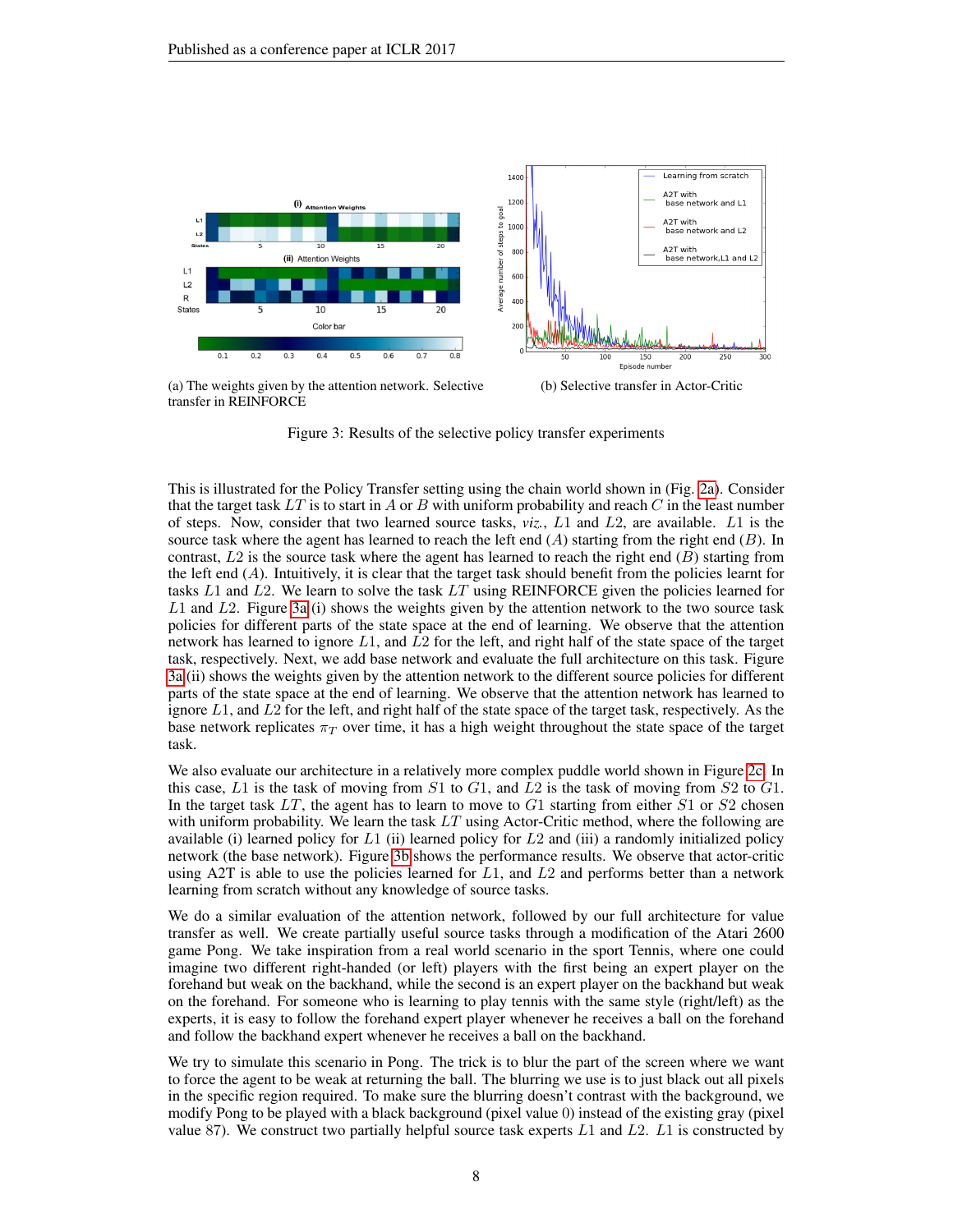<span id="page-8-0"></span>

Figure 4: Visualisation of the attention weights in the Selective Transfer with Attention Network experiment: Green and Blue bars signify the attention probabilities for Expert-1  $(L1)$  and Expert- $2 (L2)$  respectively. We see that in the first two snapshots, the ball is in the lower quadrant and as expected, the attention is high on Expert-1, while in the third and fourth snapshots, as the ball bounces back into the upper quadrant, the attention increases on Expert-2.

training a DQN on Pong with the upper quadrant (the agent's side) blurred, while L2 is constructed by training a DQN with the lower quadrant (the agent's side) blurred. This essentially results in the ball being invisible when it is in the upper quadrant for  $L1$  and lower quadrant for  $L2$ . We therefore expect  $L1$  to be useful in guiding to return balls on the lower quadrant, and  $L2$  for the upper quadrant. The goal of the attention network is to learn suitable filters and parameters so that it will focus on the correct source task for a specific situation in the game. The source task experts L1 and  $L2$  scored an average of **9.2** and **8** respectively on Pong game play with black background. With an attention network to suitably weigh the value functions of  $L1$  and  $L2$ , an average performance of 17.2 was recorded just after a single epoch (250,000 frames) of training. (The score in Pong is in the range of  $[-21, 21]$ ). This clearly shows that the attention mechanism has learned to take advantage of the experts adaptively. Fig. [4](#page-8-0) shows a visualisation of the attention weights for the same.

We then evaluate our full architecture (A2T) in this setting, i.e with an addition of DQN learning from scratch (base network) to the above setting. The architecture can take advantage of the knowledge of the source task experts selectively early on during the training while using the expertise of the base network wherever required, to perform well on the target task. Figure [5](#page-8-1) summarizes the results, where it is clear that learning with both the partially useful experts is better than learning with only one of them which in turn is better than learning from scratch without any additional knowledge.

4.2 ABILITY TO AVOID NEGATIVE TRANSFER AND ABILITY TO TRANSFER FROM FAVORABLE TASK

<span id="page-8-1"></span>

Figure 5: Selective Value Transfer.

We first consider the case when only one learned source task is available such that its solution  $K_1$ 

(policy or value) can hamper the learning process of the new target task. We refer to such a source task as an unfavorable source task. In such a scenario, the attention network shown in Figure [1a](#page-3-0) should learn to assign a very low weight (ignore) to  $K_1$ . We also consider a modification of this setting by adding another source task whose solution  $K_2$  is favorable to the target task. In such a scenario, the attention network should learn to assign high weight (attend) to  $K_2$  while ignoring  $K_1$ .

We now define an experiment using the puddle world from Figure [2b](#page-6-2) for policy transfer. The target task in our experiment is to maximize the return in reaching the goal state  $G_1$  starting from any one of the states  $S_1, S_2, S_3, S_4$ . We artificially construct an unfavorable source task by first learning to solve the above task and then negating the weights of the topmost layer of the actor network. We then add a favorable task to the above setting. We artificially construct a favorable source task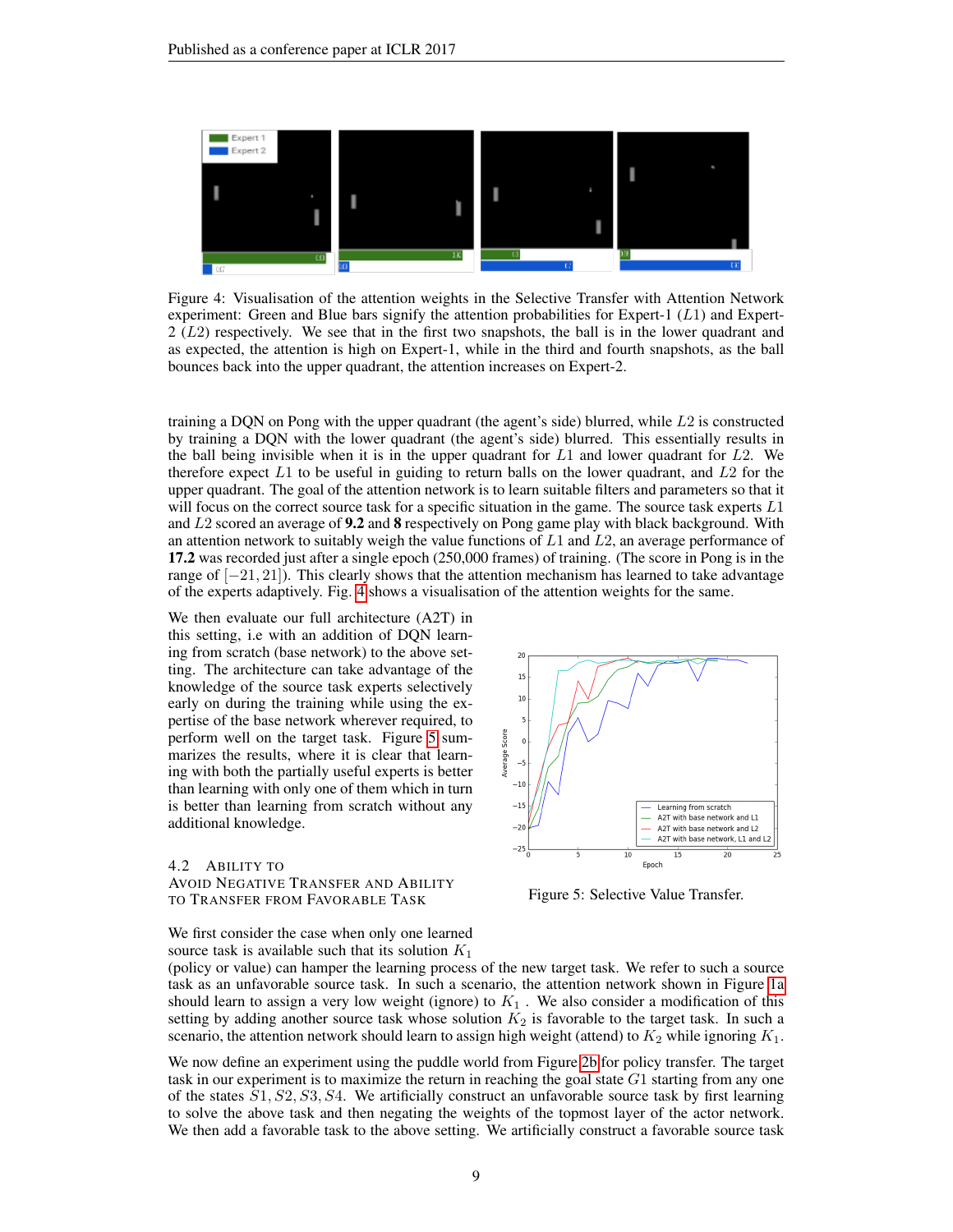<span id="page-9-1"></span>

<span id="page-9-2"></span>(a) Avoiding negative transfer(Pong) and transferring (b) Avoiding negative transfer(Freeway) and transferfrom a favorable task ring from a favorable task

Figure 7: Avoiding negative transfer and transferring value from a favorable task(higher the better). Specific training and architecture details are mentioned in APPENDIX. The plots are averaged over two runs with different random seeds.

simply by learning to solve the target task and using the learned actor network. Figure [6](#page-9-0) shows the results. The target task for the value transfer experiment is to reach expert level performance on Pong. We construct two kinds of unfavorable source tasks for this experiment. **Inverse-Pong**: A DQN on Pong trained with negated reward functions, that is with  $R'(s, a) = -R(s, a)$  where  $R(s, a)$  is the reward provided by the ALE emulator for choosing action a at state s. **Freeway**: An expert DQN on another Atari 2600 game, Freeway, which has the same range of optimal value functions and same action space as Pong. We empirically verified that the Freeway expert DQN leads to negative transfer when directly initialized and fine-tuned on Pong which makes this a good proxy for a negative source task expert even though the target task Pong has a different state space.

We artificially construct a favorable source task by learning a DQN to achieve expertise on the target task (Pong) and use the learned network. Figure [7a](#page-9-1) compares the performance of the various scenarios when the unfavorable source task is Inverse-Pong, while Figure [7b](#page-9-2) offers a similar comparison with the negative expert being Freeway.

From all the above results, we can clearly see that A2T does not get hampered by the unfavorable source task by learning to ignore the same and performs competitively with just a randomly initialized learning on the target task without any expert available. Secondly, in the presence of an additional source task that is favorable, A2T learns to transfer useful knowledge from the same while ignoring the unfavorable task, thereby reaching expertise on the target task much faster than the other scenarios.

<span id="page-9-0"></span>

Figure 6: Avoiding negative transfer and transferring policy from a favorable task(lower the better).

#### 4.3 VISUALIZATION: EVOLUTION OF ATTENTION WEIGHTS WITH ONE POSITIVE AND ONE NEGATIVE EXPERT

We present the evolution of attention weights for the experiment described in Section 4.2 where we focus on the efficacy of the A2T framework in providing an agent the ability to *avoid negative transfer* and *transfer from a favorable source task (perfect expert)*. Figure [8](#page-10-0) depicts the evolution of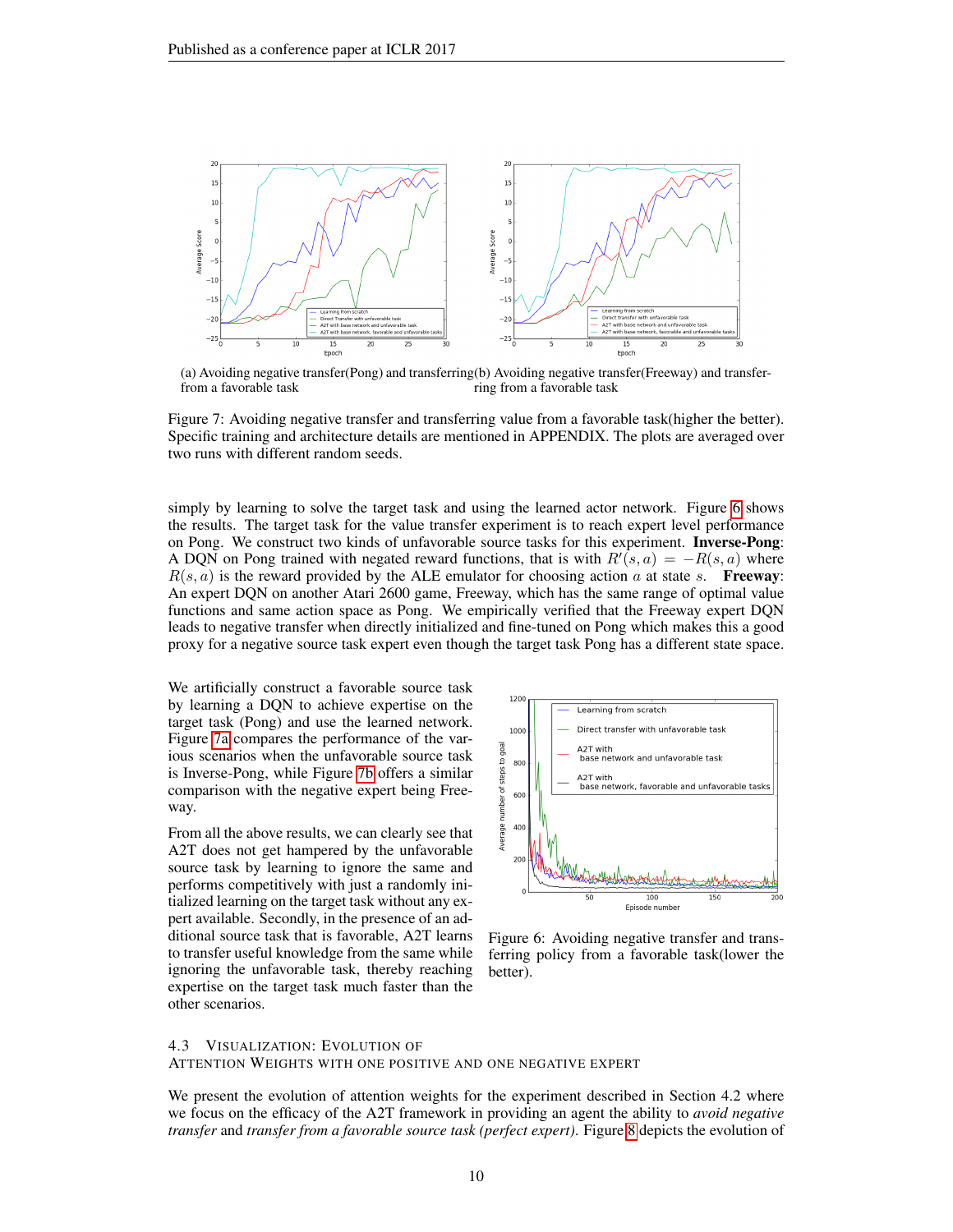the attention weights (normalised in the range of  $[0, 1]$ ) during the training of the A2T framework. The corresponding experiment is the case where the target task is to solve Pong, while there are two source task experts, one being a perfect Pong playing trained DQN (to serve as positive expert), and the other being the *Inverse-Pong* DQN trained with negated reward functions (to serve as negative expert). Additionally, there's also the base network that learns from scratch using the experience gathered by the attentively combined behavioral policy from the expert networks, the base network and itself.

We train the framework for 30 epochs, and the plot illustrates the attention weights every second epoch. We clearly see from figure [8](#page-10-0) that there is no weird co-adaptation that happens in the training, and the attention on the negative expert is uniformly low throughout. Initially, the framework needs to collect some level of experience to figure out that the positive expert is optimal (or close to optimal). Till then, the attention is mostly on the base network, which is learning from scratch. The attention then shifts to the positive expert which in turn provides more rewarding episodes and transition tuples to learn from. Finally, the attention drifts slowly to the base network from the positive expert again, after which the attention is roughly random in choosing between the execution of positive expert and the base network. This is because the base network has acquired sufficient expertise as the positive expert which happens to be optimal for the tar-

<span id="page-10-0"></span>

Figure 8: Evolution of attention weights with one positive and one negative expert.

get task. This visualization clearly shows that A2T is a powerful framework in ignoring a negative expert throughout and using a positive expert appropriately to learn quickly from the experience gathered and acquire sufficient expertise on the target task.

#### 4.4 WHEN A PERFECT EXPERT IS NOT AVAILABLE AMONG THE SOURCE TASKS

In our experiments in the previous subsection dealing with prevention of negative transfer and using a favorable source task, we consider the positive expert as a perfect (close to optimal) expert on the same task we treat as the target task. This raises the question of relying on the presence of a perfect expert as a positive expert. If we have such a situation, the obvious solution is to execute each of the experts on the target task and vote for them with probabilities proportional to the average performance of each.

The A2T framework is however generic and not intended to just do *source task selection*. We illustrate this with an additional baseline experiment, where the positive source task is an *imperfect expert on the target task*. In such a case, just having a weighted average voting among the available source task networks based on their individual average rewards is upper bounded by the

<span id="page-10-1"></span>

Figure 9: Partial Positive Expert Experiment

performance of the best available positive expert, which happens to be an imperfect expert on the target task. Rather, the base network has to acquire new skills not present in the source task networks. We choose a partially trained network on Pong, that scores an average of 8 (max: 21). The graph in figure [9](#page-10-1) clearly shows that the A2T framework with a partial Pong expert and a negative expert performs better than i) learning from scratch, ii) A2T with only one negative expert, and performs worse than A2T with one *perfect* positive expert and one negative expert. This is expected because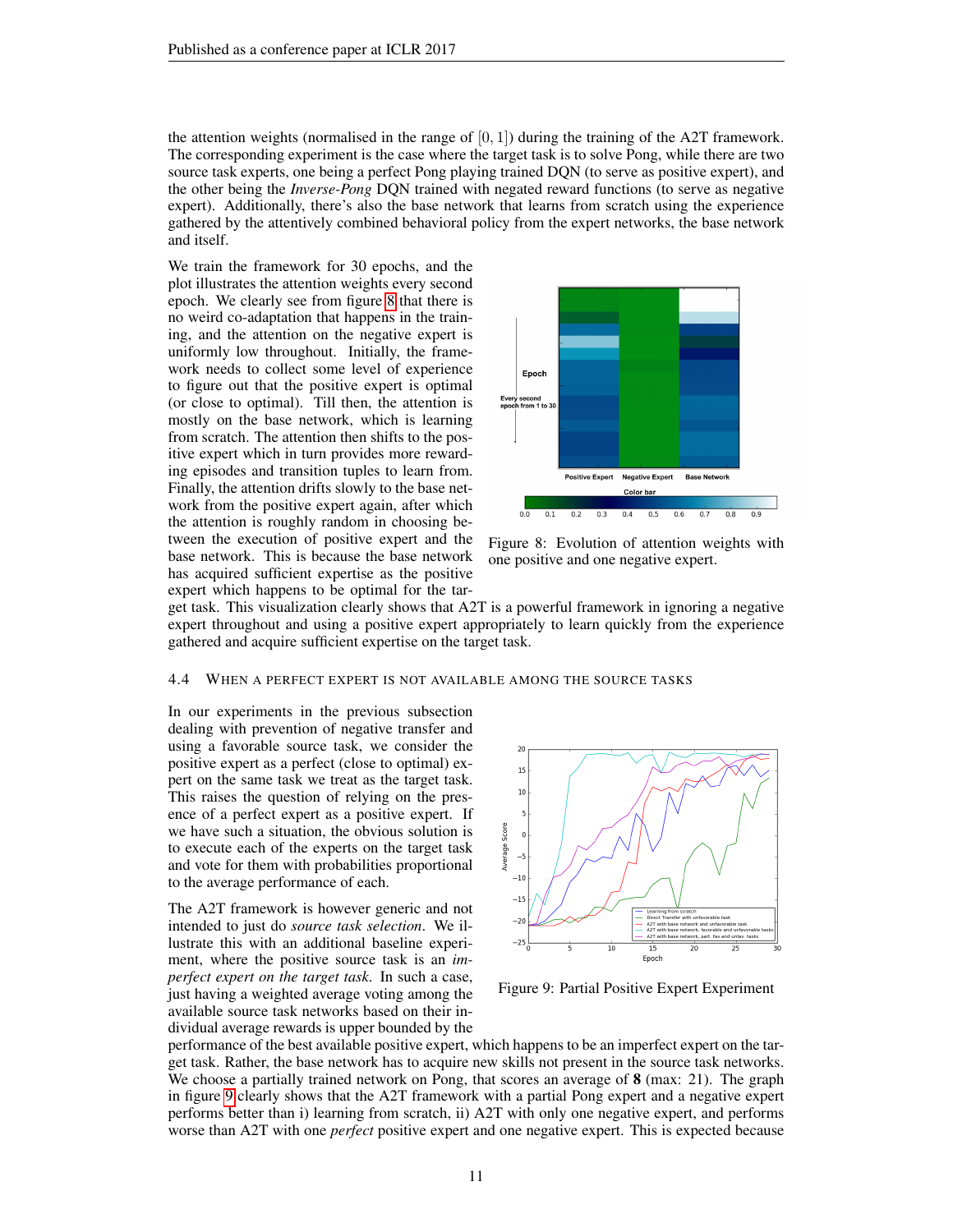a partial expert cannot provide as much of expert knowledge as a perfect expert, but still provides some useful knowledge in speeding the process of solving the target task. An important conclusion from this experiment is that the A2T framework is capable of discovering new skills not available among any of the experts when such skills are required for optimally solving the target task. To maintain consistency, we perform the same number of runs for averaging scores and experimented with both learning rates and pick the better performing one  $(0.00025)$ .

### 5 CONCLUSION AND FUTURE WORK

In this paper we present a very general deep neural network architecture, A2T, for transfer learning that avoids negative transfer while enabling selective transfer from multiple source tasks in the same domain. We show simple ways of using A2T for policy transfer and value transfer. We empirically evaluate its performance with different algorithms, using simulated worlds and games, and show that it indeed achieves its stated goals. Apart from transferring task solutions, A2T can also be used for transferring other useful knowledge such as the model of the world.

While in this work we focused on transfer between tasks that share the same state and action spaces and are in the same domain, the use of deep networks opens up the possibility of going beyond this setting. For example, a deep neural network can be used to learn common representations [\[Parisotto](#page-12-9) [et al.](#page-12-9) [\(2015\)](#page-12-9)] for multiple tasks thereby enabling transfer between related tasks that could possibly have different state-action spaces. A hierarchical attention over the lower level filters across source task networks while learning the filters for the target task network is another natural extension to transfer across tasks with different state-action spaces. The setup from Progressive Neural Networks [\[Rusu et al.](#page-13-4) [\(2016\)](#page-13-4)] could be borrowed for the filter transfer, while the A2T setup can be retained for the policy/value transfer. Exploring this setting for continuous control tasks so as to transfer from modular controllers as well avoid negative transfer is also a potential direction for future research.

The nature of tasks considered in our experiments is naturally connected to Hierarchical Reinforcement Learning and Continual Learning. For instance, the blurring experiments inspired from Tennis based on experts for specific skills like Forehand and Backhand could be considered as learning from sub-goals (program modules) like Forehand and Backhand to solve a more complex and broader task like Tennis by invoking the relevant sub-goals (program modules). This structure could be very useful to build a household robot for general purpose navigation and manipulation whereby specific skills such as manipulation of different objects, navigating across different source-destination points, etc could be invoked when necessary. The attention network in the A2T framework is essentially a *soft meta-controller* and hence presents itself as a powerful *differentiable* tool for Continual and Meta Learning. Meta-Controllers have typically been been designed with discrete decision structure over high level subgoals. This paper presents an alternate differentiable meta-controller with a soft-attention scheme. We believe this aspect can be exploited for differentiable meta-learning architectures for hierarchical reinforcement learning. Over all, we believe that A2T is a novel way to approach different problems like Transfer Learning, Meta-Learning and Hierarchical Reinforcement Learning and further refinements on top of this design can be a good direction to explore.

### ACKNOWLEDGEMENTS

Thanks to the anonymous reviewers of ICLR 2017 who have provided thoughtful remarks and helped us revise the paper. We would also like to thank Sherjil Ozair, John Schulman, Yoshua Bengio, Sarath Chandar, Caglar Gulchere and Charu Chauhan for useful feedback about the work.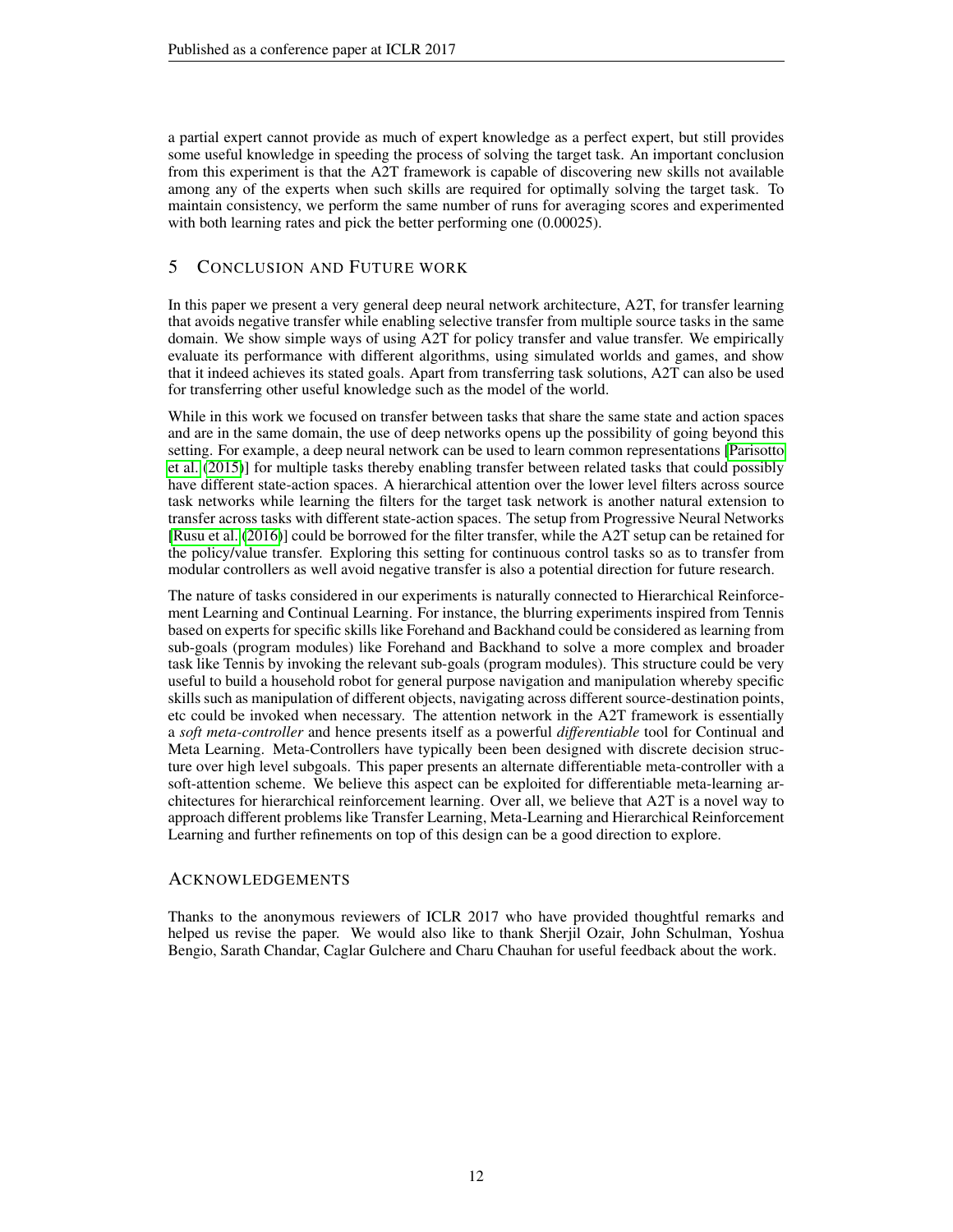### **REFERENCES**

- <span id="page-12-0"></span>Christopher G Atkeson and Stefan Schaal. Robot learning from demonstration. In *In Proceedings of International Conference on Machine Learning*, volume 97, 1997.
- <span id="page-12-10"></span>Dzmitry Bahdanau, Kyunghyun Cho, and Yoshua Bengio. Neural machine translation by jointly learning to align and translate. *arXiv preprint arXiv:1409.0473*, 2014.
- <span id="page-12-4"></span>Bikramjit Banerjee and Peter Stone. General game learning using knowledge transfer. In *In The 20th International Joint Conference on Artificial Intelligence*, 2007.
- <span id="page-12-16"></span>Marc G Bellemare, Yavar Naddaf, Joel Veness, and Michael Bowling. The arcade learning environment: An evaluation platform for general agents. *arXiv preprint arXiv:1207.4708*, 2012.
- <span id="page-12-3"></span>Emma Brunskill and Lihong Li. Pac-inspired option discovery in lifelong reinforcement learning. In *Proceedings of the 31st International Conference on Machine Learning (ICML-14)*, pp. 316–324, 2014.
- <span id="page-12-6"></span>Kimberly Ferguson and Sridhar Mahadevan. Proto-transfer learning in markov decision processes using spectral methods. *Computer Science Department Faculty Publication Series*, pp. 151, 2006.
- <span id="page-12-5"></span>Fernando Fernandez and Manuela Veloso. Probabilistic policy reuse in a reinforcement learning ´ agent. In *Proceedings of the fifth international joint conference on Autonomous agents and multiagent systems*, pp. 720–727. ACM, 2006.
- <span id="page-12-12"></span>Vijay Konda and John Tsitsiklis. Actor-critic algorithms. In *SIAM Journal on Control and Optimization*, pp. 1008–1014. MIT Press, 2000.
- <span id="page-12-8"></span>George Konidaris, Ilya Scheidwasser, and Andrew G Barto. Transfer in reinforcement learning via shared features. *The Journal of Machine Learning Research*, 13(1):1333–1371, 2012.
- <span id="page-12-7"></span>Alessandro Lazaric and Marcello Restelli. Transfer from multiple mdps. In *Advances in Neural Information Processing Systems*, pp. 1746–1754, 2011.
- <span id="page-12-15"></span>Long-Ji Lin. Reinforcement learning for robots using neural networks. Technical report, DTIC Document, 1993.
- <span id="page-12-2"></span>Shie Mannor, Ishai Menache, Amit Hoze, and Uri Klein. Dynamic abstraction in reinforcement learning via clustering. In *Proceedings of the twenty-first international conference on Machine learning*, pp. 71. ACM, 2004.
- <span id="page-12-18"></span>Volodymyr Mnih, Koray Kavukcuoglu, David Silver, Alex Graves, Ioannis Antonoglou, Daan Wierstra, and Martin Riedmiller. Playing atari with deep reinforcement learning. *arXiv preprint arXiv:1312.5602*, 2013.
- <span id="page-12-11"></span>Volodymyr Mnih, Nicolas Heess, Alex Graves, et al. Recurrent models of visual attention. In *Advances in Neural Information Processing Systems*, pp. 2204–2212, 2014.
- <span id="page-12-14"></span>Volodymyr Mnih, Koray Kavukcuoglu, David Silver, Andrei A Rusu, Joel Veness, Marc G Bellemare, Alex Graves, Martin Riedmiller, Andreas K Fidjeland, Georg Ostrovski, et al. Human-level control through deep reinforcement learning. *Nature*, 518(7540):529–533, 2015.
- <span id="page-12-17"></span>Volodymyr Mnih, Adria Puigdomenech Badia, Mehdi Mirza, Alex Graves, Timothy P Lillicrap, Tim Harley, David Silver, and Koray Kavukcuoglu. Asynchronous methods for deep reinforcement learning. *arXiv preprint arXiv:1602.01783*, 2016.
- <span id="page-12-1"></span>Scott Niekum, Sachin Chitta, Andrew G Barto, Bhaskara Marthi, and Sarah Osentoski. Incremental semantically grounded learning from demonstration. In *Robotics: Science and Systems*, volume 9, 2013.
- <span id="page-12-9"></span>Emilio Parisotto, Jimmy Ba, and Ruslan Salakhutdinov. Actor-mimic: Deep multitask and transfer reinforcement learning. *CoRR*, abs/1511.06342, 2015.

<span id="page-12-13"></span>Martin L Puterman. Markov decision processes: Discrete stochastic dynamic programming. 1994.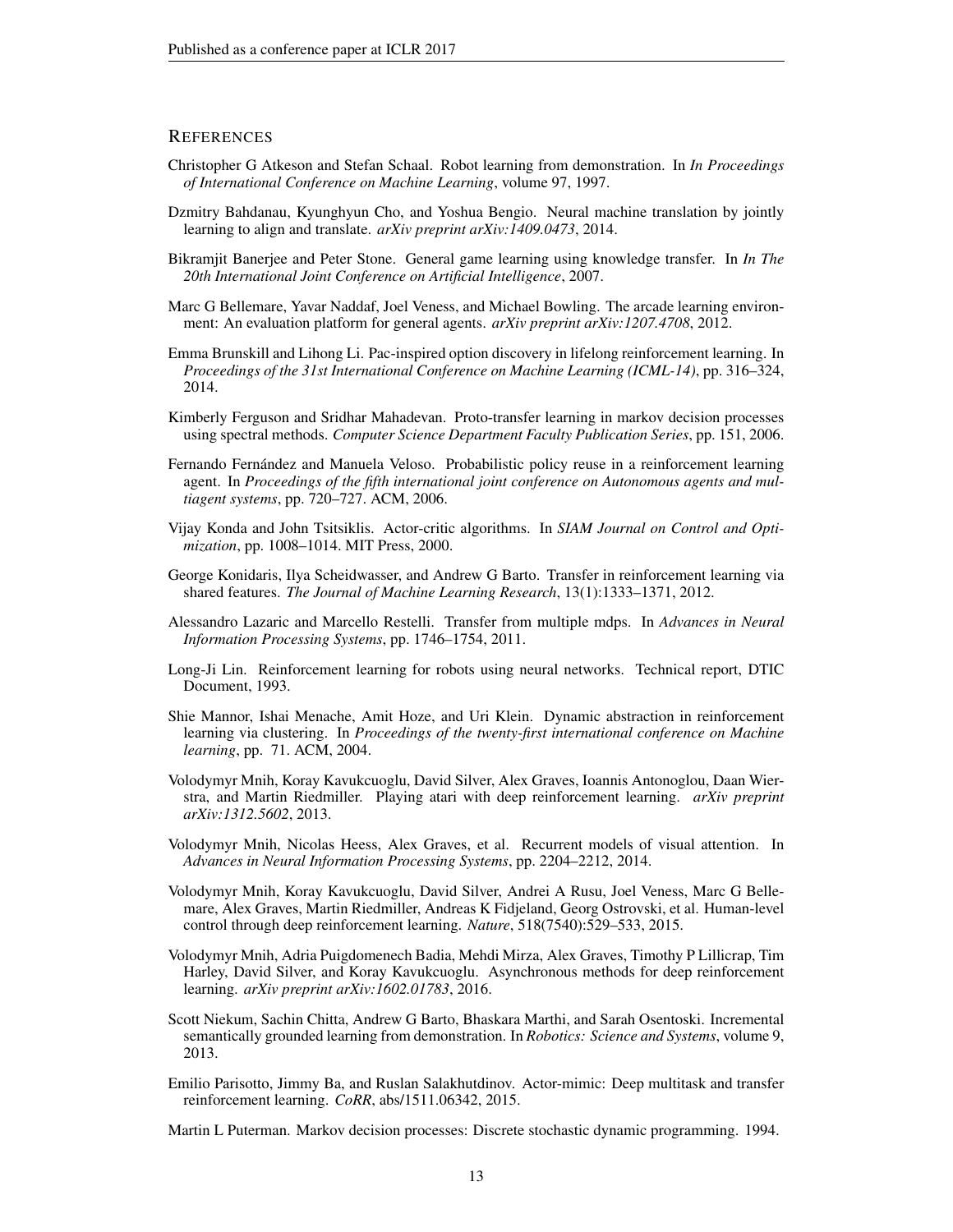- <span id="page-13-4"></span>Andrei A. Rusu, Neil C. Rabinowitz, Guillaume Desjardins, Hubert Soyer, James Kirkpatrick, Koray Kavukcuoglu, Razvan Pascanu, and Raia Hadsell. Progressive neural networks. *CoRR*, abs/1606.04671, 2016.
- <span id="page-13-2"></span>Jonathan Sorg and Satinder Singh. Transfer via soft homomorphisms. In *Proceedings of The 8th International Conference on Autonomous Agents and Multiagent Systems-Volume 2*, pp. 741–748. International Foundation for Autonomous Agents and Multiagent Systems, 2009.
- <span id="page-13-7"></span>Richard S. Sutton and Andrew G. Barto. *Introduction to Reinforcement Learning*. MIT Press, Cambridge, MA, USA, 1st edition, 1998. ISBN 0262193981.
- <span id="page-13-3"></span>Erik Talvitie and Satinder Singh. An experts algorithm for transfer learning. In *Proceedings of the 20th international joint conference on Artifical intelligence*, pp. 1065–1070. Morgan Kaufmann Publishers Inc., 2007.
- <span id="page-13-0"></span>Matthew E Taylor and Peter Stone. Transfer learning for reinforcement learning domains: A survey. *The Journal of Machine Learning Research*, 10:1633–1685, 2009.
- <span id="page-13-1"></span>Matthew E Taylor and Peter Stone. An introduction to intertask transfer for reinforcement learning. *AI Magazine*, 32(1):15, 2011.
- <span id="page-13-6"></span>Christopher JCH Watkins and Peter Dayan. Q-learning. *Machine learning*, 8(3):279–292, 1992.
- <span id="page-13-5"></span>Ronald J Williams. Simple statistical gradient-following algorithms for connectionist reinforcement learning. *Machine learning*, 8(3-4):229–256, 1992.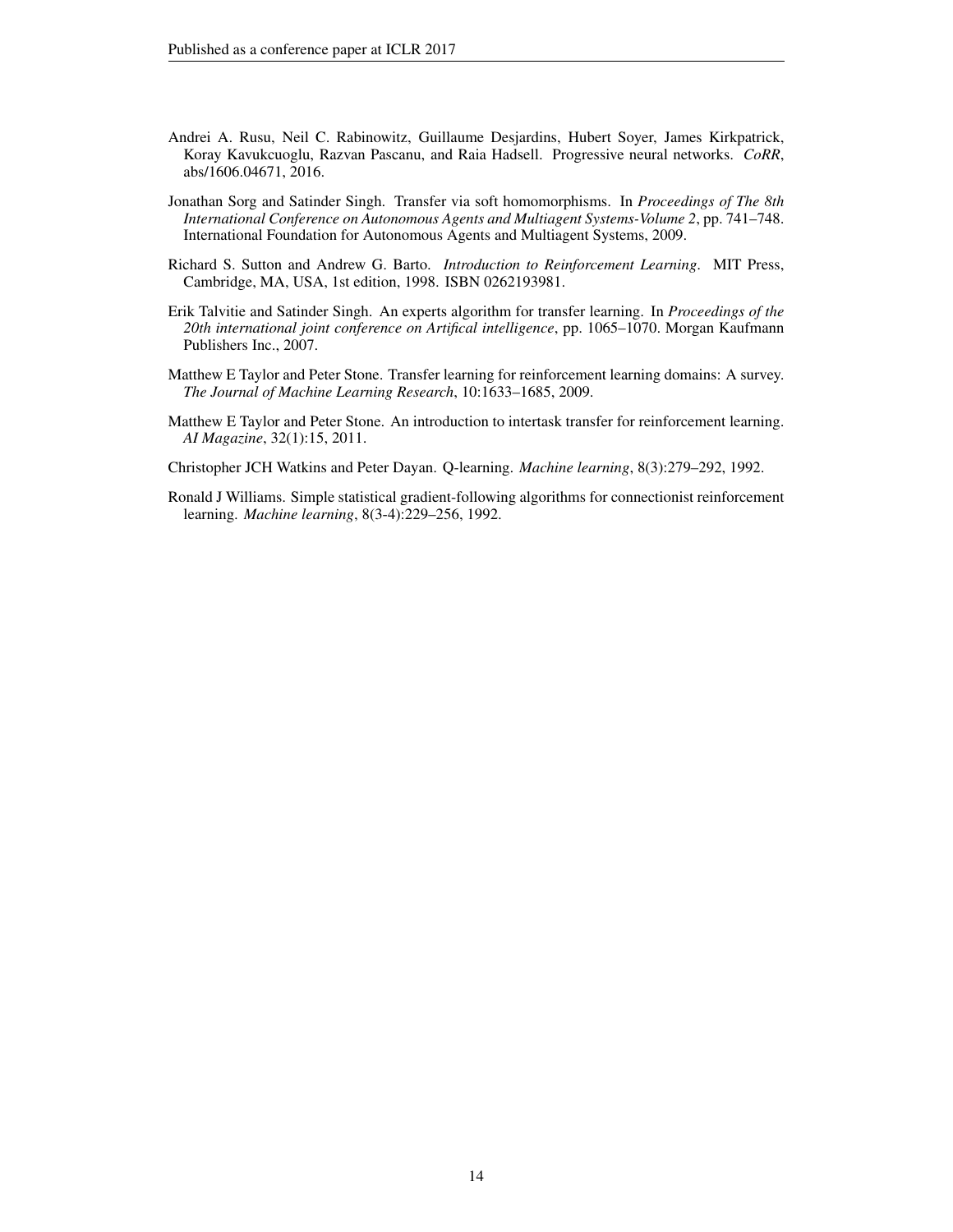# APPENDIX A: DETAILS OF THE NETWORK ARCHITECTURE IN VALUE TRANSFER EXPERIMENTS

For the source task expert DQNs, we use the same architecture as [\[Mnih et al.](#page-12-14) [\(2015\)](#page-12-14)] where the input is  $84 \times 84 \times 4$  with 32 convolution filters, dimensions  $8 \times 8$ , stride  $4 \times 4$  followed by 64 convolution filters with dimensions  $4 \times 4$  and stride  $2 \times 2$ , again followed by 64 convolution filters of size  $3 \times 3$  and stride  $1 \times 1$ . This is then followed by a fully connected layer of 512 units and finally by a fully connected output layer with as many units as the number of actions in Pong (Freeway) which is 3. We use ReLU nonlinearity in all the hidden layers.

With respect to the A2T framework architecture, we have experimented with two possible architectures:

- The base and attention networks following the NIPS architecture of [Mnih et al.](#page-12-18) [\(2013\)](#page-12-18) except that the output layer is softmax for the attention network.
- The base and attention networks following the Nature architecture of [Mnih et al.](#page-12-14) [\(2015\)](#page-12-14) with a softmax output layer for the attention network.

Specifically, the NIPS architecture of [Mnih et al.](#page-12-18) [\(2013\)](#page-12-18) takes in a batch of  $84 \times 84 \times 4$  inputs, followed by 16 convolution filters of dimensions  $8 \times 8$  with stride  $4 \times 4$ , 32 convolution filters with dimensions  $4 \times 4$  and stride  $2 \times 2$ , a fully connected hidden layer of 256 units, followed by the output layer. For the Selective Transfer with Blurring experiments described in Section 4.1, we use the second option above. For the other experiments in Section 4.2 and the additional experiments in Appendix, we use the first option. The attention network has  $N + 1$  outputs where N is the number of source tasks.

### APPENDIX B: TRAINING DETAILS

### TRAINING ALGORITHM

For all our experiments in Value Transfer, we used RMSProp as in [\[Mnih et al.](#page-12-14) [\(2015\)](#page-12-14)] for updating gradient. For Policy Transfer, since the tasks were simple, stochastic gradient descent was sufficient to provide stable updates. We also use reward clipping, target networks and experience replay for our value transfer experiments in exactly the same way (all hyper parameters retained) as [\[Mnih et al.](#page-12-14) [\(2015\)](#page-12-14)]. A training epoch is 250,000 frames and for each training epoch, we evaluate the networks with a testing epoch that lasts 125,000 frames. We report the average score over the completed episodes for each testing epoch. The average scores obtained this way are averaged over 2 runs with different random seeds. In the testing epochs, we use  $\epsilon = 0.05$  in the  $\epsilon$ -greedy policy.

### LEARNING RATE

In all our experiments, we trained the architecture using the learning rates, 0.0025 and 0.0005. In general, the lower learning rate provided more stable (less variance) training curves. While comparing across algorithms, we picked the best performing learning rate out of the two (0.0025 and 0.0005) for each training curve.

### APPENDIX C: BLURRING EXPERIMENTS ON PONG

The experts are trained with blurring (hiding the ball) and black background as illustrated in AP-PENDIX A. Therefore, to compare the learning with that of a random network without any additional knowledge, we ran the baseline DQN on Pong with a black background too. Having a black background provides a rich contrast between the white ball and the black background, thereby making training easier and faster, which is why the performance curves in that setting are different to the other two settings reported for Inverse Pong and Freeway Negative transfer experiments where no blacking is done and Pong is played with a gray background. The blurring mechanism in Pong is illustrated in APPENDIX E.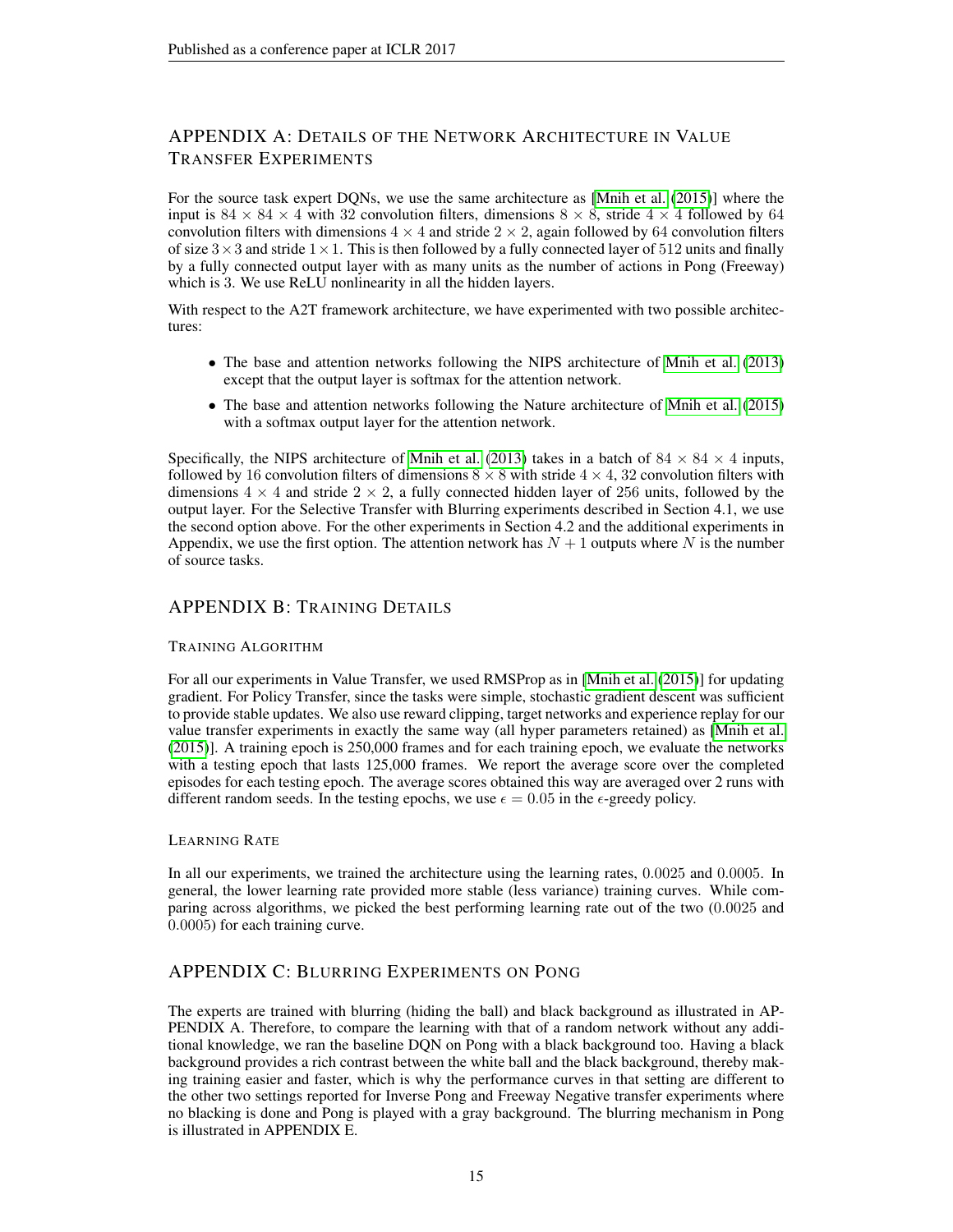### <span id="page-15-0"></span>APPENDIX E: BLURRING MECHANISM IN PONG - DETAILS



<span id="page-15-3"></span><span id="page-15-2"></span><span id="page-15-1"></span>(a) Ball in upper quad (b) Blurred upper quad (c) Ball in lower quad (d) Blurred lower quad

Figure 10: The figures above explain the blurring mechanism for selective transfer experiments on Pong. The background of the screen is made black. Let X ( $84 \times 84$ ) denote an array containing the pixels of the screen. The paddle controlled by the agent is the one on the right. We focus on the two quadrants  $X1 = X$ : 42, 42 : and  $X2 = X[42:, 42:]$  of the Pong screen relevant to the agent controlled paddle. To simulate an expert that is weak at returning balls in the upper quadrant, the portion of X1 till the horizontal location of agent-paddle, ie  $X1[:, 31]$  is blacked out, while similarly, for simulating weakness in the bottom quadrant, we blur the portion of  $X2$  till the agentpaddle's horizontal location, ie  $X2[:, 31] = 0$ . Figures [10a](#page-15-0) and [10b](#page-15-1) illustrate the scenarios of blurring the upper quadrant before and after blurring; and similarly do [10c](#page-15-2) and [10d](#page-15-3) for blurring the lower quadrant. Effectively, blurring this way with a black screen is equivalent to hiding the ball (white pixel) in the appropriate quadrant where weakness is to be simulated. Hence, Figures [10b](#page-15-1) and [10d](#page-15-3) are the mechanisms used while training a DQN on Pong to hide the ball at the respective quadrants, so to create the partially useful experts which are analogous to forehand-backhand experts in Tennis.  $X$ :  $a$ ,  $b$  indicates the subarray of X with all rows upto row index a and all columns upto column index b.

### APPENDIX D: BLURRING EXPERIMENTS ON BREAKOUT

Similar to our Blurring experiment on Pong, we additionally ran another experiment on the Atari 2600 game, Breakout, to validate the efficiency of our attention mechanism. We consider a setup with two experts L1 and L2 along with our attention network. The experts L1 and L2 were trained by blurring the lower left and right quadrants of the breakout screen respectively. We don't have to make the background black like in the case of Pong because the background is already black in Breakout and direct blurring is sufficient to hiding the ball in the respective regions without any contrasts introduced. We blur only the lower part so as to make it easy for the agent to at least anticipate the ball based on the movement at the top. We empirically observed that blurring the top half (as well) makes it hard to learn any meaningful partially useful experts L1 and L2.

The goal of this experiment is to show that the attention network can learn suitable filters so as to dynamically adapt and learn to select the expert appropriate to the situation (game screen) in the task. The expert  $L1$  which was blurred on the left bottom half is bound to weak at returning balls on that region while  $L2$  is expected to be weak on the right. This is in the same vein as the forehandbackhand example in Tennis and its synthetic simulation for Pong by blurring the upper and lower quadrants. During game play, the attention mechanism is expected to ignore L2 when the ball is on the bottom right half (while focusing on  $L_1$ ) and similarly ignore  $L_2$  (while focusing on  $L_1$ ) when the ball is on the left bottom half. We learn experts  $L1$  and  $L2$  which score 42.2 and 39.8 respectively. Using the attention mechanism to select the correct expert, we were able to achieve a score of 94.5 after training for 5 epochs. Each training epoch corresponds to 250, 000 decision steps, while the scores are averaged over completed episodes run for 125, 000 decision steps. This shows that the attention mechanism learns to select the suitable expert. Though the performance is limited by the weaknesses of the respective experts, our goal is to show that the attention paradigm is able to take advantage of both experts appropriately. This is evident from the scores achieved by standalone experts and the attention mechanism. Additionally, we also present a visualization of the attention mechanism weights assigned to the experts  $L1$  and  $L2$  during game play in APPENDIX G. The weights assigned are in agreement with what we expect in terms of selective attention. The blurring mechanism is visually illustrated in APPENDIX F.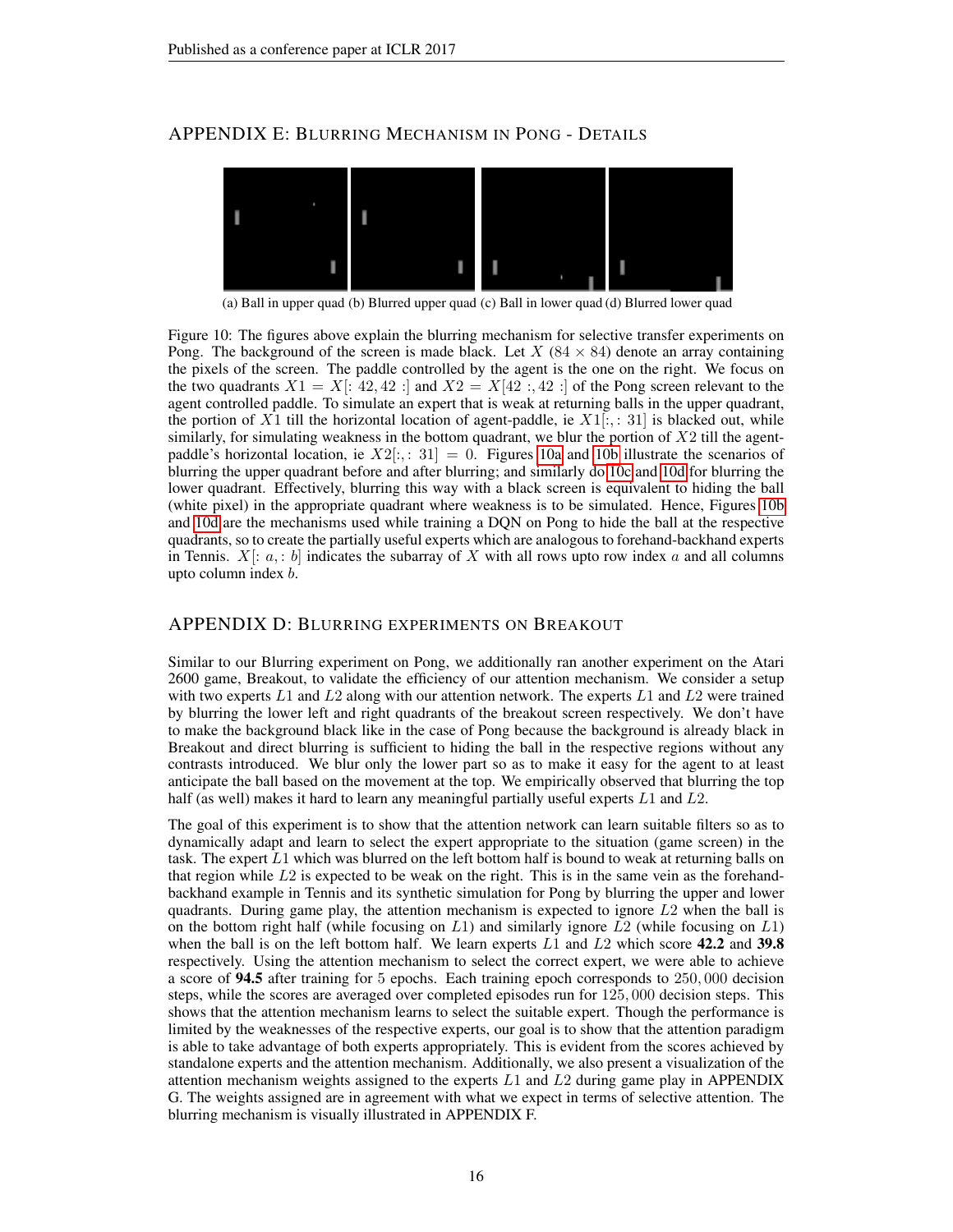<span id="page-16-0"></span>

# APPENDIX F: BLURRING MECHANISM IN BREAKOUT - DETAILS

<span id="page-16-3"></span><span id="page-16-2"></span><span id="page-16-1"></span>(a) Ball in lower-left quad (b) Blurred lower-left quad (c) Ball in lower-right quad (d) Blurred lower-right quad

Figure 11: The figures above explain the blurring mechanism used for selective transfer experiments on Breakout. The background of the screen is already black. Let  $X$  (84  $\times$  84) denote an array containing the pixels of the screen. We focus on the two quadrants  $X1 = X[31 : 81, 4 : 42]$  and  $X2 = X[31 : 81, 42 : 80]$ . We perform blurring in each case by ensuring  $X1 = 0$  and  $X2 = 0$  for all pixels within them for training  $L1$  and  $L2$  respectively. Effectively, this is equivalent to hiding the ball in the appropriate quadrants. Blurring  $\overline{X_1}$  simulates weakness in the lower left quadrant, while blurring  $X2$  simulates weakness in the lower right quadrant. We don't blur all the way down upto the last row to ensure the paddle controlled by the agent is visible on the screen. We also don't black the rectangular border with a width of 4 pixels surrounding the screen. Figures [11a](#page-16-0) and [11b](#page-16-1) illustrate the scenarios of blurring the lower left quadrant before and after blurring; and similarly do [11c](#page-16-2) and [11d](#page-16-3) for blurring the lower right quadrant.



### APPENDIX G: BLURRING ATTENTION VISUALIZATION ON BREAKOUT

Figure 12: Visualisation of the attention weights in the Selective Transfer with Attention for Breakout: Green and Blue bars signify the attention probabilities for Expert-1 (L1) and Expert-2 (L2) respectively on a scale of  $[0, 1]$ . We see that in the first two snapshots, the ball is in the lower right quadrant and as expected, the attention is high on Expert-1, while in the third and fourth snapshots, the ball is in the lower right quadrant and hence the attention is high on Expert-2.